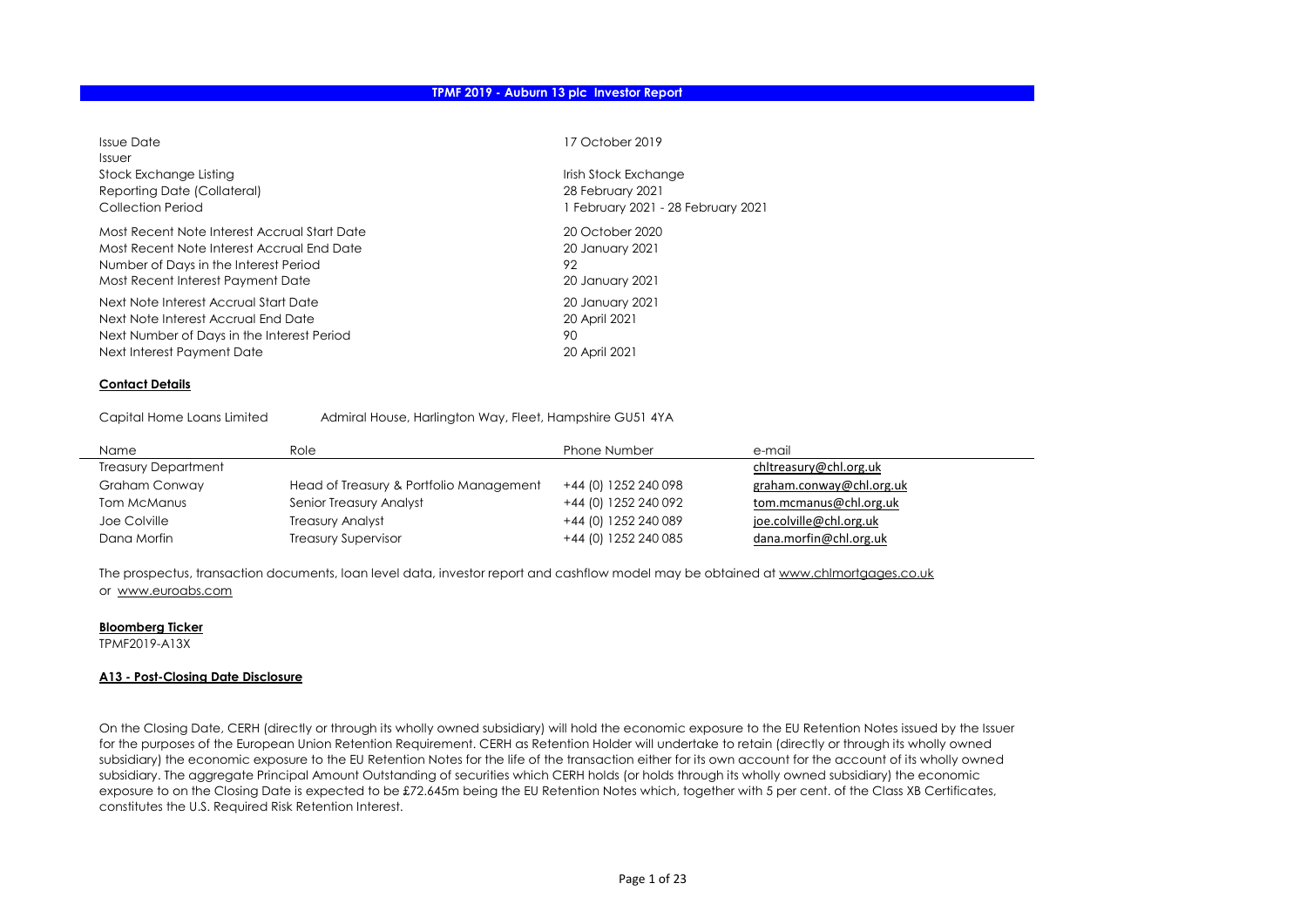#### Covid-19 Information

#### General Information

Following the guidance from the FCA and UK Government published in March 2020, Lenders (and Mortgage Servicers as applicable) are required to offer up to a 3 Month Payment Holiday to those customers that self-certify that they or to the extent the customer is a BTL landlord, their tenant, have been negatively impacted by the COVID-19 pandemic.CHL's approach is to actively support those customers that have been adversely affected by Covid-19, and have a technology solution to support and manage the application of these requests. Further details can be found at CHL's website: https://www.chlmortgages.co.uk/category/news

#### Payment Holiday Information

Whether a loan is currently up to date or in arrears, CHL will ensure that all approved Payment Holiday cases (where the borrower has completed a declaration and request form) will not result in a change of its arrears profile. The loans will have a frozen arrears position for the term of the payment holiday. In all payment holiday cases, the borrowers credit reference agency records will not be adversely affected by the payment holiday.The table below shows the current volume of borrowers that have had an approved Payment Holiday request processed by CHL. In addition, loan level information on the portfolio will also be made available at www.euroabs.com from the 30 April 2020 portfolio cut-off date.

| <b>Payment Holiday Status</b> |                           |            | as at close of business: | 28 February 2021 |
|-------------------------------|---------------------------|------------|--------------------------|------------------|
| Type                          | Aggregate Current Balance | % of Total | Number of Accounts       | % of Total       |
| Payment Holiday Approved      | £10,168,458.40            | 0.79%      | 58                       | 0.56%            |
| No Payment Holiday            | £1,274,894,283.68         | 99.21%     | 10.352                   | 99.44%           |
| Total                         | £1,285,062,742.08         | 100.00%    | 10.410                   | 100.00%          |



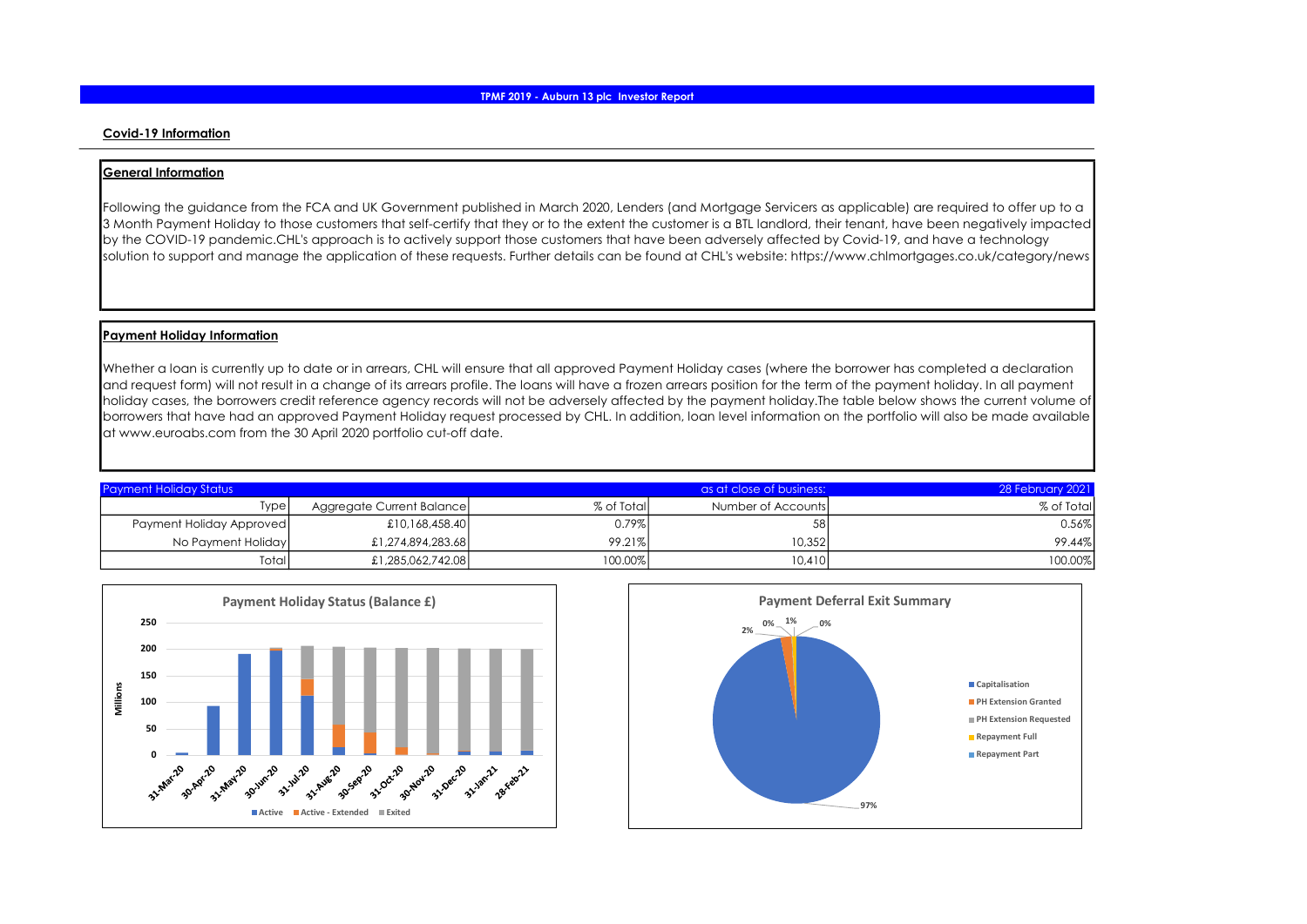#### Collection Period End Date 28 February 2021

#### TPMF 2019 - Auburn 13 plc Investor Report

<u> 1989 - Jan Samuel Barbara, martxa a shekara tsara 1989 - An tsara 1989 - An tsara 1989 - An tsara 1989 - An t</u>

#### Transaction Parties, Ratings & Triggers

|                                                                 |                                                                  | Current<br>S&P/Fitch<br>Short Term Rating | Current<br>S&P/Fitch<br>Long Term Rating | Applicable Trigger<br>(loss of) | Consequences                                                                                                                                                                                                                                                                                                                                                                                                                                                                                                                                                                                                                                                                                                                                                                                                                                                                                                                                                                                                                                                                                                                                                                                                                                                                                                                                                                                         |
|-----------------------------------------------------------------|------------------------------------------------------------------|-------------------------------------------|------------------------------------------|---------------------------------|------------------------------------------------------------------------------------------------------------------------------------------------------------------------------------------------------------------------------------------------------------------------------------------------------------------------------------------------------------------------------------------------------------------------------------------------------------------------------------------------------------------------------------------------------------------------------------------------------------------------------------------------------------------------------------------------------------------------------------------------------------------------------------------------------------------------------------------------------------------------------------------------------------------------------------------------------------------------------------------------------------------------------------------------------------------------------------------------------------------------------------------------------------------------------------------------------------------------------------------------------------------------------------------------------------------------------------------------------------------------------------------------------|
| Collection Account Bank                                         | <b>Barclays Bank PLC</b>                                         | $A-1$<br>F1                               | A<br>A+ (Negative)                       | BBB+ (S&P)<br>F2/BBB+ (Fitch)   | (a) Appoint a replacement financial institution with the Collection Account Bank Rating to act as replacement Collection<br>Account Bank which is a bank for the purposes of section 878 ITA 2007 and which will pay interest in relation to the<br>Collection Account in the ordinary course of its business;<br>(b) Procure that such financial institution enters into a replacement collection account agreement;<br>(c) Procure that such financial institution enters into a deed on terms substantially similar to those set out in<br>the Collection Account Declaration of Trust with respect to the replacement collection account; and<br>(d) Procure that all amounts held on trust for the Issuer standing to the credit of the Collection Account are transferred to<br>the replacement institution as soon as practicable or, where the Collection Account Bank ceases to have the Account Bank<br>Rating, within 60 calendar days of such downgrade, in each case as prescribed and within the time limits as set out in the<br>Servicing Agreement, transfer all Direct Debit mandates to such replacement collection account and procure that all<br>Monthly Payments made by a Borrower under a payment arrangement other than the Direct Debiting Scheme are made to<br>such replacement collection account from the date on which the replacement collection account is opened. |
| <b>Issuer Account Bank</b>                                      | <b>HSBC Bank plc</b>                                             | $A-1$<br>$F$ ] +                          | $A+$<br>AA- (Negative)                   | $A$ (S&P)<br>F1/A (Fitch)       | The Issuer shall use commercially reasonable efforts to close the account and transfer account ti a successor institution<br>within a period not exceeding 60 calandar days from the first day on which such downgrade occurred.                                                                                                                                                                                                                                                                                                                                                                                                                                                                                                                                                                                                                                                                                                                                                                                                                                                                                                                                                                                                                                                                                                                                                                     |
| Liquidity Facility Provider                                     | Wells Fargo Bank, N.A., London Branch                            | $A-1$<br>$F1+$                            | $A+$<br>AA-                              | $A(S\&P)$<br>F1/A (Fitch)       | The Issuer must, within 30 calendar days of such downgrade, either make a Liquidity Standby Drawing (to be deposited into<br>the Deposit Account with a corresponding entry made to the Liquidity Standby Ledger) or find a replacement liquidity<br>facility provider basis substantially on the same terms as the existing Liquidity Facility Agreement.                                                                                                                                                                                                                                                                                                                                                                                                                                                                                                                                                                                                                                                                                                                                                                                                                                                                                                                                                                                                                                           |
| Issuer                                                          | Towd Point Mortgage Funding 2019 - Auburn 13 plc                 |                                           |                                          |                                 |                                                                                                                                                                                                                                                                                                                                                                                                                                                                                                                                                                                                                                                                                                                                                                                                                                                                                                                                                                                                                                                                                                                                                                                                                                                                                                                                                                                                      |
| Holdings                                                        | Towd Point Mortgage Funding 2019 - Auburn 13 Holdings<br>Limited |                                           |                                          |                                 |                                                                                                                                                                                                                                                                                                                                                                                                                                                                                                                                                                                                                                                                                                                                                                                                                                                                                                                                                                                                                                                                                                                                                                                                                                                                                                                                                                                                      |
| Originator                                                      | Capital Home Loans Limited                                       |                                           |                                          |                                 |                                                                                                                                                                                                                                                                                                                                                                                                                                                                                                                                                                                                                                                                                                                                                                                                                                                                                                                                                                                                                                                                                                                                                                                                                                                                                                                                                                                                      |
| Seller, Legal Title Holder, Servicer<br>and Cash Manager        | Capital Home Loans Limited                                       |                                           |                                          |                                 |                                                                                                                                                                                                                                                                                                                                                                                                                                                                                                                                                                                                                                                                                                                                                                                                                                                                                                                                                                                                                                                                                                                                                                                                                                                                                                                                                                                                      |
| Seller                                                          | CERH GR2 Sub B.V.                                                |                                           |                                          |                                 |                                                                                                                                                                                                                                                                                                                                                                                                                                                                                                                                                                                                                                                                                                                                                                                                                                                                                                                                                                                                                                                                                                                                                                                                                                                                                                                                                                                                      |
| <b>Back-up Servicer</b>                                         | Homeloan Management Limited                                      |                                           |                                          |                                 |                                                                                                                                                                                                                                                                                                                                                                                                                                                                                                                                                                                                                                                                                                                                                                                                                                                                                                                                                                                                                                                                                                                                                                                                                                                                                                                                                                                                      |
| Back-up Cash Manager                                            | U.S. Bank Global Corporate Trust Limited                         |                                           |                                          |                                 |                                                                                                                                                                                                                                                                                                                                                                                                                                                                                                                                                                                                                                                                                                                                                                                                                                                                                                                                                                                                                                                                                                                                                                                                                                                                                                                                                                                                      |
| Trustee                                                         | <b>U.S Bank Trustees Limited</b>                                 |                                           |                                          |                                 |                                                                                                                                                                                                                                                                                                                                                                                                                                                                                                                                                                                                                                                                                                                                                                                                                                                                                                                                                                                                                                                                                                                                                                                                                                                                                                                                                                                                      |
| Principal Paying Agent, Agent Bank<br>and the Registrar         | Elavon Financial Services D.A.C UK Branch                        |                                           |                                          |                                 |                                                                                                                                                                                                                                                                                                                                                                                                                                                                                                                                                                                                                                                                                                                                                                                                                                                                                                                                                                                                                                                                                                                                                                                                                                                                                                                                                                                                      |
| Corporate Services Provider and Back-up<br>Servicer Facilitator | CSC Capital Markets UK Limited                                   |                                           |                                          |                                 |                                                                                                                                                                                                                                                                                                                                                                                                                                                                                                                                                                                                                                                                                                                                                                                                                                                                                                                                                                                                                                                                                                                                                                                                                                                                                                                                                                                                      |
| Share Trustee                                                   | CSC Ccorporate Services (UK) Limited                             |                                           |                                          |                                 |                                                                                                                                                                                                                                                                                                                                                                                                                                                                                                                                                                                                                                                                                                                                                                                                                                                                                                                                                                                                                                                                                                                                                                                                                                                                                                                                                                                                      |
| Co - Sponsors                                                   | CERH and FirstKey Mortgage, LLC                                  |                                           |                                          |                                 |                                                                                                                                                                                                                                                                                                                                                                                                                                                                                                                                                                                                                                                                                                                                                                                                                                                                                                                                                                                                                                                                                                                                                                                                                                                                                                                                                                                                      |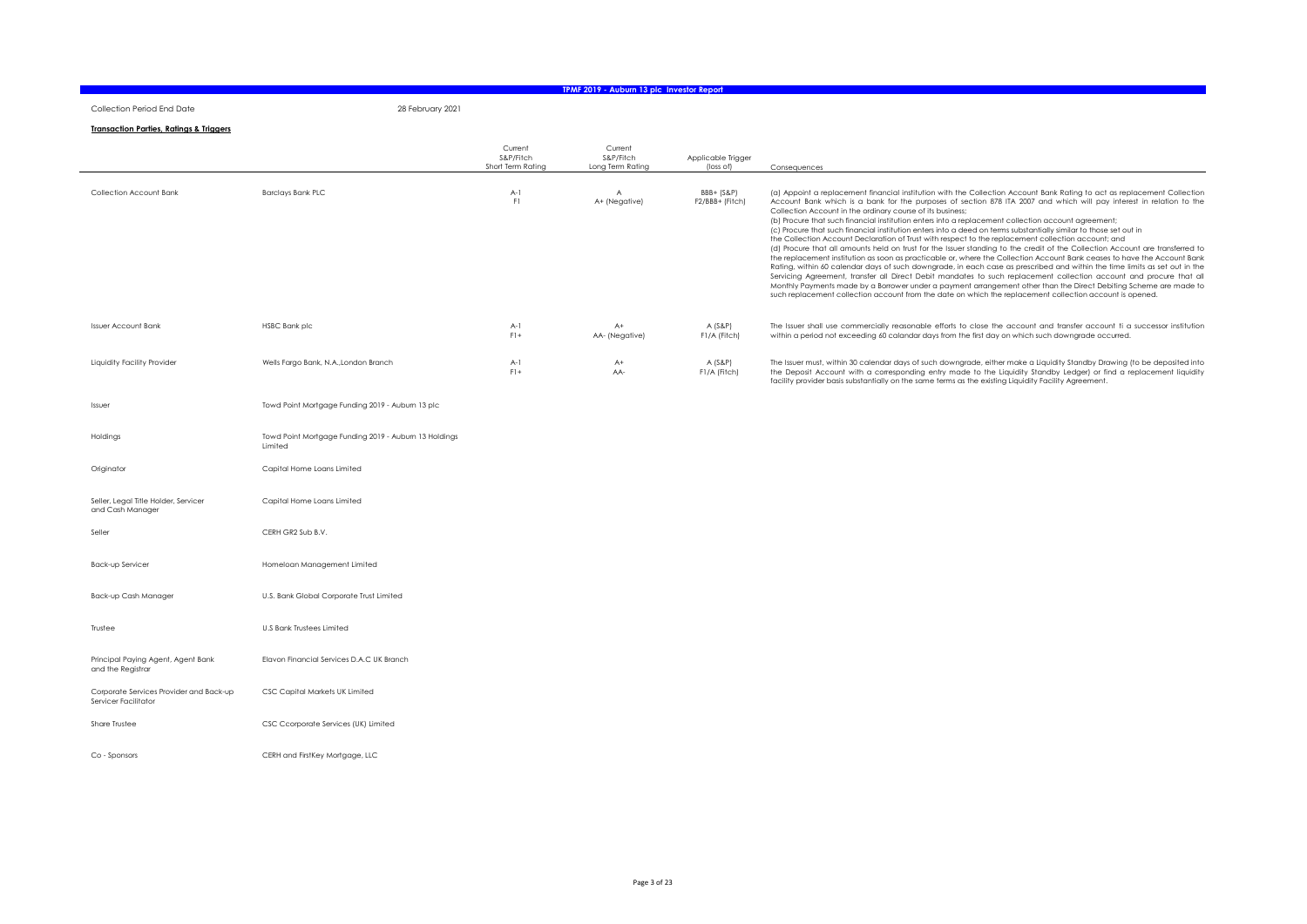#### Available Funds of the Issuer at Most Recent Interest Payment Date - 20 January 2021

| Available Revenue Receipts                                                                                                                                                                                                                                                                                                                                                                                                                                                                                                                                                                                                                                                                                                                                                                                                                                     | £5,142,992.78 | Available Principal Receipts                                                                                                                                                                                                                                                                 | £29,002,088.88 |
|----------------------------------------------------------------------------------------------------------------------------------------------------------------------------------------------------------------------------------------------------------------------------------------------------------------------------------------------------------------------------------------------------------------------------------------------------------------------------------------------------------------------------------------------------------------------------------------------------------------------------------------------------------------------------------------------------------------------------------------------------------------------------------------------------------------------------------------------------------------|---------------|----------------------------------------------------------------------------------------------------------------------------------------------------------------------------------------------------------------------------------------------------------------------------------------------|----------------|
| (a) Revenue Receipts on the Mortgage Loans (excluding any PTSB Revenue Receipts) received during<br>the three immediately preceding Collection Periods or, if any of the immediately preceding three<br>Collection Periods is a Determination Period, Calculated Revenue Receipts (excluding in each case an<br>amount to be applied as Available Principal Receipts in accordance with Condition 8.13(c)(i)<br>(Determinations and Reconciliations) on the relevant Interest Payment Date);                                                                                                                                                                                                                                                                                                                                                                   | £5,244,764.83 | (a) Principal Receipts on the Mortgage Loans (excluding any PTSB Principal Receipts) received<br>during the three immediately preceding Collection Periods;                                                                                                                                  | £28,706,704.93 |
| (b) interest payable to the Issuer on the Deposit Account (including in respect of any Liquidity Standby<br>Drawings credited to the Deposit Account) and income from any Authorised Investments received<br>during the three immediately preceding Collection Periods;                                                                                                                                                                                                                                                                                                                                                                                                                                                                                                                                                                                        | £0.00         | (b) amounts (if any) to be credited to the Principal Deficiency Ledger pursuant to items (4)<br>and/or (5) and/or (7) and/or (9) and/or (11) and/or (13) and/or (15) of the Pre-Enforcement<br>Revenue Priority of Payments and item (5) and (6) of the Pre-Enforcement Expenses Priority of | £295,383.95    |
| (c) (A) prior to the LF Cancellation Date, any Liquidity Drawing (where for the avoidance of doubt,<br>"Liquidity Drawing" does not include any Liquidity Standby Drawing) and                                                                                                                                                                                                                                                                                                                                                                                                                                                                                                                                                                                                                                                                                 | £0.00         | Payments on such Interest Payment Date;<br>(c) any amount to be applied as Available Principal Receipts in accordance with Condition<br>8.13(c)(i) (Determinations and Reconciliations); and                                                                                                 | £0.00          |
| (c) (B) on and from the Liquidity Facility Replacement Date, the Class A Liquidity Reserve Fund Actual<br>Amount, but only to the extent necessary (after applying all other Available Revenue Receipts and any<br>Principal Addition Amounts to do so (assuming for the purpose of this paragraph (c) that this paragraph<br>(c) had not applied)) to make payments in the Pre-Enforcement Revenue Priority of Payments to the<br>extent there is a shortfall to meet items (1) to (3) of the Pre-Enforcement Revenue Priority of Payments<br>(disregarding items (5) to (9) of the Pre-Enforcement Expenses Priority of Payments without double-<br>counting for the avoidance of doubt.<br>If the LF Cancellation Date has not yet occurred the Class A Liquidity Reserve Fund Actual Amount will<br>be applied first before any Liquidity Drawing is made; | £0.00         | (d) on and from the earlier of the Final Rated Notes Redemption Date and the Final Maturity<br>Date, amounts standing to the credit of the Excess Cashflow Reserve Fund (after applying the<br>Excess Cashflow Reserve Fund in accordance with paragraph (e) of Available Revenue Receipts); | £0.00          |
| (d) Principal Addition Amounts to be applied as Available Revenue Receipts (prior to the application of<br>Liquidity Drawings and the Class A Liquidity Reserve Fund Actual Amount in accordance with<br>paragraph (c) above and amounts standing to the credit of the Excess Cashflow Reserve Fund in<br>accordance with paragraph (e) below, but following the application of amounts standing to (i) the<br>credit of the Class B Liquidity Reserve Fund where the Class B Notes are the Most Senior Class and (ii)<br>the credit of the Class C Liquidity Reserve Fund where the Class C Notes are the Most Senior Class) to<br>pay a PAA Deficit;                                                                                                                                                                                                         | £0.00         |                                                                                                                                                                                                                                                                                              |                |
| (e) amounts standing to the credit of the Excess Cashflow Reserve Fund up to (and including) the<br>earlier of the Final Rated Notes Redemption Date and the Final Maturity Date, but only to the extent<br>necessary (after applying all other Available Revenue Receipts, all amounts standing to the credit of<br>the Class B Liquidity Reserve Fund in respect of the Class B Notes, all amounts standing to the credit of<br>the Class C Liquidity Reserve Fund in respect of the Class C Notes and any Principal Addition Amounts<br>to do so (assuming for the purpose of this paragraph (e) that paragraph (f) had not applied)) to pay<br>items (6), (8), (10) and (12) of the Pre-Enforcement Revenue Priority of Payments;                                                                                                                          | £0.00         |                                                                                                                                                                                                                                                                                              |                |
| (f) any amount applied as Available Revenue Receipts in accordance with Condition 8.13(c)(ii)<br>(Determinations and Reconciliations);                                                                                                                                                                                                                                                                                                                                                                                                                                                                                                                                                                                                                                                                                                                         | £0.00         |                                                                                                                                                                                                                                                                                              |                |
| (g) other net income of the Issuer received during the three immediately preceding Collection Periods<br>(other than any Principal Receipts);                                                                                                                                                                                                                                                                                                                                                                                                                                                                                                                                                                                                                                                                                                                  | £3.816.05     |                                                                                                                                                                                                                                                                                              |                |
| (h) (on and from the Class A Redemption Date), the amount by which the Expense Reserve Fund<br>exceeds the amounts required to satisfy items (1) to (9) of the Pre-Enforcement Expenses Priority of<br>Payments;                                                                                                                                                                                                                                                                                                                                                                                                                                                                                                                                                                                                                                               | £0.00         |                                                                                                                                                                                                                                                                                              |                |
| (i) any Excess Liquidity Amounts;                                                                                                                                                                                                                                                                                                                                                                                                                                                                                                                                                                                                                                                                                                                                                                                                                              | £0.00         |                                                                                                                                                                                                                                                                                              |                |
| (j) amounts standing to the credit of the Class B Liquidity Reserve Fund up to (and including) the earlier<br>of the Class B Redemption Date and the Final Maturity Date, to pay item (6) of the Pre-Enforcement<br>Revenue Priority of Payments;                                                                                                                                                                                                                                                                                                                                                                                                                                                                                                                                                                                                              | £0.00         |                                                                                                                                                                                                                                                                                              |                |
| (k) amount standing to the credit of the Class C Liquidity Reserve Fund up to (and including) the earlier<br>of the Class C Redemption Date and the Final Maturity Date, to pay item (8) of the Pre-Enforcement<br>Revenue Priority of Payments;                                                                                                                                                                                                                                                                                                                                                                                                                                                                                                                                                                                                               | £0.00         |                                                                                                                                                                                                                                                                                              |                |
| (I) any Excess Class B Liquidity Amounts; and                                                                                                                                                                                                                                                                                                                                                                                                                                                                                                                                                                                                                                                                                                                                                                                                                  | £0.00         |                                                                                                                                                                                                                                                                                              |                |
| (m) any Excess Class C Liquidity Amounts                                                                                                                                                                                                                                                                                                                                                                                                                                                                                                                                                                                                                                                                                                                                                                                                                       | £0.00         |                                                                                                                                                                                                                                                                                              |                |
| Less<br>(n) Permitted Withdrawals;                                                                                                                                                                                                                                                                                                                                                                                                                                                                                                                                                                                                                                                                                                                                                                                                                             | £105,588.10   | Less<br>(e) the amount of Principal Receipts used during the three immediately preceding Collection<br>Periods to fund the purchase of any Flexible Drawings but in an aggregate amount not                                                                                                  | £0.00          |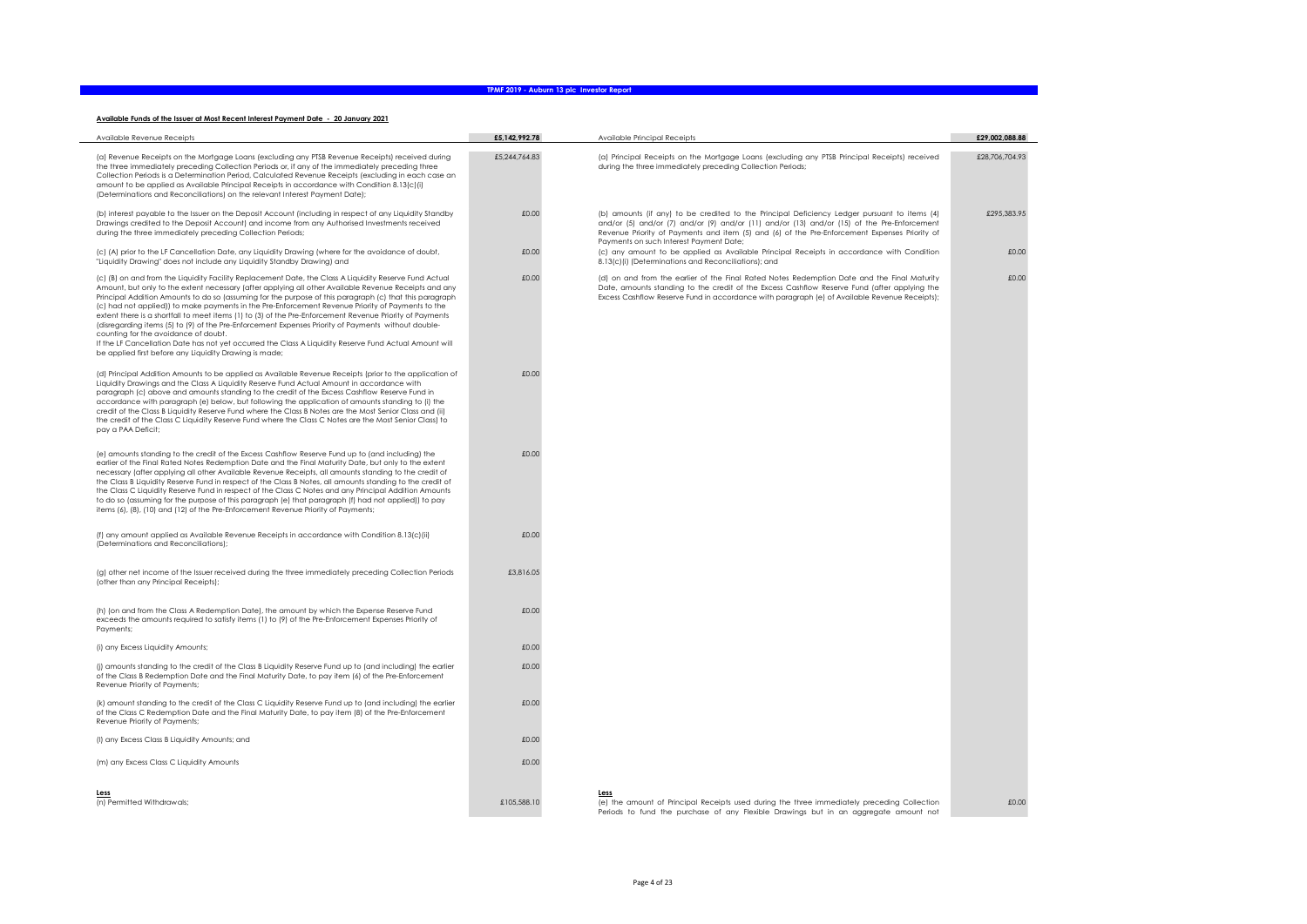#### Waterfall at Most Recent Interest Payment Date - 20 January 2021

| Pre-Enforcement Expenses Priority of Payments                                                                                                                                                                                                                                                                                                                                                                                                                                                                                                                                                                                                                                                                                                                                                                                                                                       |             |                                                                                                                                                                                                                                                                                                                                                                                                                                                                           |             |
|-------------------------------------------------------------------------------------------------------------------------------------------------------------------------------------------------------------------------------------------------------------------------------------------------------------------------------------------------------------------------------------------------------------------------------------------------------------------------------------------------------------------------------------------------------------------------------------------------------------------------------------------------------------------------------------------------------------------------------------------------------------------------------------------------------------------------------------------------------------------------------------|-------------|---------------------------------------------------------------------------------------------------------------------------------------------------------------------------------------------------------------------------------------------------------------------------------------------------------------------------------------------------------------------------------------------------------------------------------------------------------------------------|-------------|
| 1. (i) any amounts due and payable to the Servicer and any costs, charges, liabilities and expenses then due and payable to the Servicer or any<br>such amount to become due and payable to the Servicer in the immediately succeeding Interest Period under the provisions of the Servicing<br>Agreement (the "Servicer Original Amount"), less the amount by which the Servicer Original Amount exceeds the Applicable Servicer Fee Cap;                                                                                                                                                                                                                                                                                                                                                                                                                                          | £694,740.74 | 3. to pay any amounts and liabilities then due and payable to the Liquidity Facility Provider and any fees, costs, charges and expenses then due<br>to the Liquidity Facility Provider under the provisions of the Liquidity Facility Agreement, together with (if payable) VAT thereon (the "LFP Amount");                                                                                                                                                               | £32,492.88  |
| 1.(ii) any amounts due and payable to the <b>Back-Up Servicer</b> (including any Transfer Costs which the Servicer has failed to pay) and any costs,<br>charges, liabilities and expenses then due and payable to the Back-Up Servicer or any such amount to become due and payable to the Back-Up<br>Servicer in the immediately succeeding Interest Period under the provisions of the Back-Up Servicing Agreement (the "BUS Original Amount"), less<br>the amount by which the BUS Original Amount exceeds the Applicable Servicer Fee Cap of the Back-Up Servicer;                                                                                                                                                                                                                                                                                                              | £17,753.42  | 4. in or towards payment pro rata and pari passu of interest due and payable on the Class A1 Notes and the Class A2 Notes to the extent the<br>aggregate of (i) all other Available Revenue Receipts, (ii) any Principal Addition Amounts, (iii) any Liquidity Facility Drawings and (iv) (on and from<br>the Liquidity Facility Replacement Date) any Class A Liquidity Reserve Fund Actual Amounts are insufficient to provide for payment of such interest<br>amounts: | £0.00       |
| 1.(iii) any fees, costs, charges, liabilities, expenses and all other amounts then due and payable or to become due and payable in the<br>immediately succeeding Interest Period to the Trustee or any Appointee, together with (if payable) VAT thereon;                                                                                                                                                                                                                                                                                                                                                                                                                                                                                                                                                                                                                           | £600.00     | 5. to credit the Class A1 Principal Deficiency Sub-Ledger to the extent all other Available Revenue Receipts are insufficient to provide for the<br>elimination of any debit thereon:                                                                                                                                                                                                                                                                                     | £0.00       |
| 1.(iv) any remuneration then due and payable to the Agent Bank, the Registrar and the Paying Agents and any costs, charges, liabilities and<br>expenses then due or to become due and payable in the immediately succeeding Interest Period to them under the provisions of the Agency<br>Agreement, together with (if payable) VAT thereon;                                                                                                                                                                                                                                                                                                                                                                                                                                                                                                                                        | £0.00       | 6. to credit the Class A2 Principal Deficiency Sub-Ledger to the extent all other Available Revenue Receipts are insufficient to provide for the<br>elimination of any debit thereon;                                                                                                                                                                                                                                                                                     | £0.00       |
| 1.(v) any amounts then due and payable to the Cash Manager and any costs, charges, liabilities and expenses then due and payable to the<br>Cash Manager or any such amount to become due and payable to the Cash Manager in the immediately succeeding Interest Period under the<br>provisions of the Cash Management Agreement, together with (if payable) VAT thereon;                                                                                                                                                                                                                                                                                                                                                                                                                                                                                                            | £6,000.00   | 7. to credit the Class A Liquidity Reserve Fund up to the Liquidity Reserve Target;                                                                                                                                                                                                                                                                                                                                                                                       | £196,540.51 |
| 1.(vi) any amounts then due and payable to the <b>Back-Up Cash Manager</b> and any costs, charges, liabilities and expenses then due and payable<br>to the Back-Up Cash Manager or any such amount to become due and payable to the Cash Manager in the immediately succeeding Interest<br>Period under the provisions of the Back-Up Cash Management Agreement, together with (if payable) VAT thereon; and                                                                                                                                                                                                                                                                                                                                                                                                                                                                        | £1,250.00   | 8. in or towards payment pro rata and pari passu of principal due and payable on the Class A1 Notes until the Class A1 Notes have been reduced<br>to zero:                                                                                                                                                                                                                                                                                                                | £0.00       |
| 1. (vii) any amounts then due and payable to the Collection Account Bank (including any Direct Debit Liability Amount then due and payable to<br>the Collection Account Bank), the Issuer Account Bank or to such bank at which any other account in the name of the Issuer is held and any<br>costs, charges, liabilities and expenses then due and payable to the Collection Account Bank, the Issuer Account Bank or to such bank at which<br>any other account in the name of the Issuer is held, any such amount to become due and payable to the Collection Account Bank, the Issuer<br>Account Bank or to any such other bank, as applicable, in the immediately succeeding Interest Period under the provisions of the Collection<br>Account Declaration of Trust, the Account Bank Agreement or agreement governing the operation of any other account in the name for the | £12.779.75  | 9. in or towards payment pro rata and pari passu of principal due and payable on the Class A2 Notes until the Class A2 Notes have been reduced<br>to zero; and                                                                                                                                                                                                                                                                                                            | £0.00       |
| Issuer, together with (if payable) VAT thereon;<br>2. (i) any amounts then due and payable to the Corporate Services Provider and any costs, charges, liabilities and expenses then due and<br>payable or to become due and payable in the immediately succeeding Interest Period to the Corporate Services Provider under the provisions<br>of the Corporate Services Agreement, together with (if payable) VAT thereon;                                                                                                                                                                                                                                                                                                                                                                                                                                                           | £1,947.34   | 10. (on and from the Class A Redemption Date), any remaining amounts shall form part of Available Revenue Receipts.                                                                                                                                                                                                                                                                                                                                                       | £0.00       |
| 2. (ii) any amounts due and payable to the Back-Up Servicer Facilitator and any costs, charges, liabilities and expenses then due and payable to<br>the Back-Up Servicer Facilitator, or any such amount to become due and payable to the Back-Up Servicer Facilitator in the immediately<br>succeeding Interest Period under the provisions of the Servicing Agreements, together with (if payable) VAT thereon;                                                                                                                                                                                                                                                                                                                                                                                                                                                                   | £0.00       |                                                                                                                                                                                                                                                                                                                                                                                                                                                                           |             |
| 2. (iii) any amounts due and payable by the Issuer to third parties and incurred without breach by the Issuer of the Transaction Documents to<br>which it is a party (and for which payment has not been provided for elsewhere) and any amounts necessary to provide for any such amounts<br>expected to become due and payable by the Issuer in the immediately succeeding Interest Period; and                                                                                                                                                                                                                                                                                                                                                                                                                                                                                   | £27,546.49  |                                                                                                                                                                                                                                                                                                                                                                                                                                                                           |             |
| 2. (iv) in or towards satisfaction of the Issuer Profit Amount and amounts required to discharge any liability of the Issuer for corporation tax (which<br>cannot be met out of amounts previously retained as Issuer Profit Amount);                                                                                                                                                                                                                                                                                                                                                                                                                                                                                                                                                                                                                                               | £250.00     |                                                                                                                                                                                                                                                                                                                                                                                                                                                                           |             |
|                                                                                                                                                                                                                                                                                                                                                                                                                                                                                                                                                                                                                                                                                                                                                                                                                                                                                     |             | <b>Total</b>                                                                                                                                                                                                                                                                                                                                                                                                                                                              | £991.901.13 |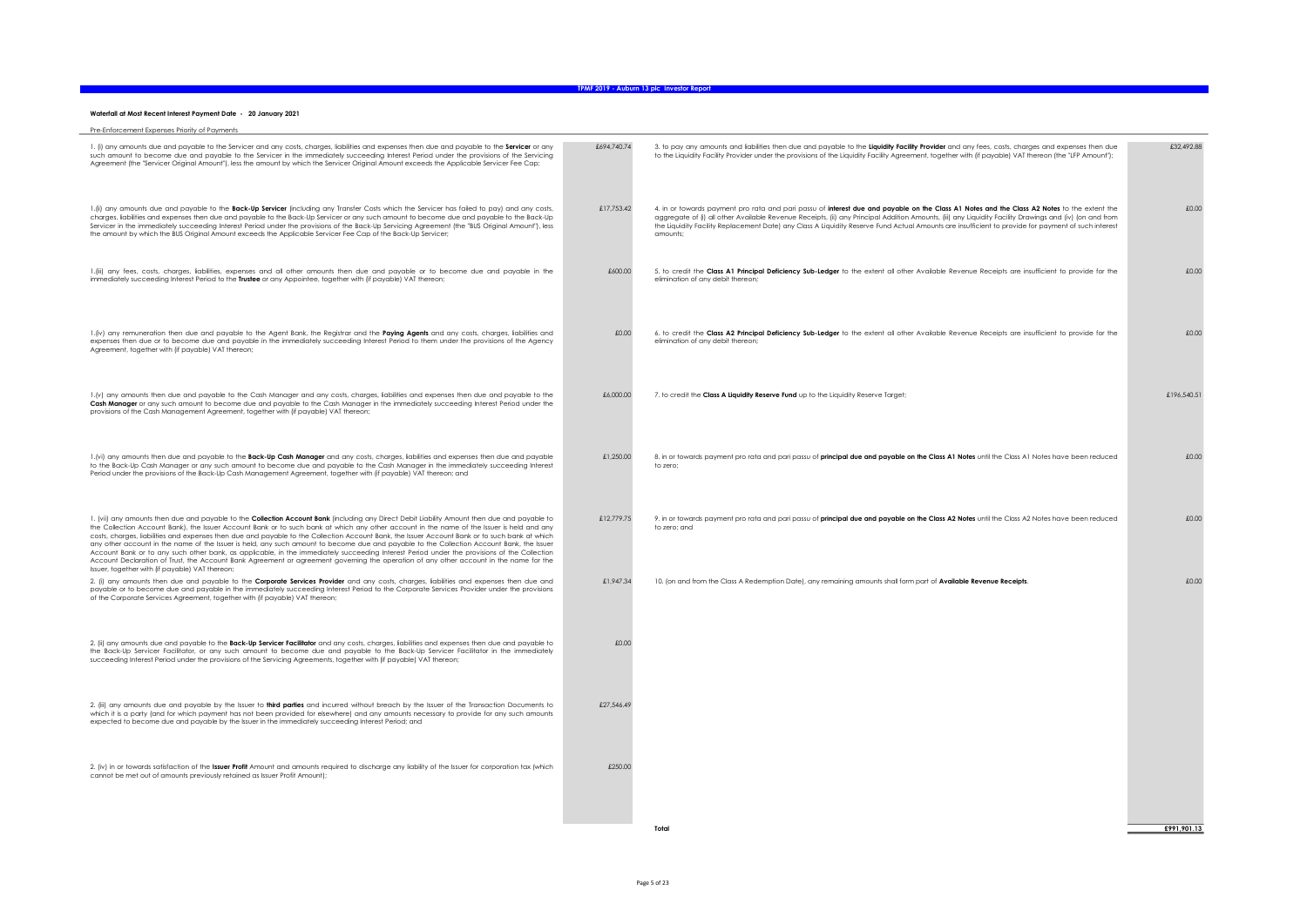#### Waterfall at Most Recent Interest Payment Date - 20 January 2021

| Pre-Enforcement Revenue Priority of Payments                                                                                                                                                                                                                                        |               |                                                                                                                                                                                                                                                                                                                                                             |             |
|-------------------------------------------------------------------------------------------------------------------------------------------------------------------------------------------------------------------------------------------------------------------------------------|---------------|-------------------------------------------------------------------------------------------------------------------------------------------------------------------------------------------------------------------------------------------------------------------------------------------------------------------------------------------------------------|-------------|
| 1. to credit the Expense Reserve Fund up to the Aggregate Expense Compensation Fee;                                                                                                                                                                                                 | £991.901.13   | 11. to credit the Class D Principal Deficiency Sub-Ledger in an amount sufficient to eliminate any debit<br>thereon:                                                                                                                                                                                                                                        | £0.00       |
| 2. to pay any LFP Amount to the extent that amounts standing to the credit of the Expense Reserve Fund are insufficient to<br>pay such LFP Amount following the application of items (1) and (2) of the Pre-Enforcement Expenses Priority of Payments<br>(the "LFP Excess Amount"); | £0.00         | 12. in or towards payment pro rata and pari passu of interest due and payable on the Class E Notes;                                                                                                                                                                                                                                                         | £78,476.18  |
| 3. in or towards payment pro rata and pari passu of interest due and payable on the Class A1 Notes and the Class A2<br>Notes:                                                                                                                                                       | £2,801,265,12 | 13. to credit the Class E Principal Deficiency Sub-Ledger in an amount sufficient to eliminate any debit<br>thereon                                                                                                                                                                                                                                         | £0.00       |
| 4. to credit the Class A1 Principal Deficiency Sub-Ledger in an amount sufficient to eliminate any debit thereon;                                                                                                                                                                   | £0.00         | 14. on and from the Liquidity Facility Replacement Date and after taking into account Available Principal<br>Receipts to be applied on such Interest Payment Date in accordance with item (2) of the Pre-Enforcement<br>Principal Priority of Payments, amounts to be credited to the Class A Liquidity Reserve Fund up to the<br>Liquidity Reserve Target; | £0.00       |
| 5. to credit the Class A2 Principal Deficiency Sub-Ledger in an amount sufficient to eliminate any debit thereon;                                                                                                                                                                   | £0.00         | 15. to credit the Class Z Principal Deficiency Sub-Ledger in an amount sufficient to eliminate any debit<br>thereon:                                                                                                                                                                                                                                        | £295.383.95 |
| 6. in or towards payment pro rata and pari passu of interest due and payable on the Class B Notes;                                                                                                                                                                                  | £159,629.40   | 16. in or towards payment of the Subordinated Servicing Fees in excess of the Servicer Fee Cap;                                                                                                                                                                                                                                                             | £0.00       |
| 7. to credit the Class B Principal Deficiency Sub-Ledger in an amount sufficient to eliminate any debit thereon;                                                                                                                                                                    | £0.00         | 17, on and from the FORD up to the Final Rated Notes Redemption Date, and after taking into account<br>Available Principal Receipts to be applied on such Interest Payment Date, amounts to be credited to the<br><b>Excess Cashflow Reserve Fund:</b>                                                                                                      | £0.00       |
| 8. in or towards payment pro rata and pari passu of interest due and payable on the Class C Notes;                                                                                                                                                                                  | £99,071.58    | 18. in or towards payment pro rata and pari passu of interest due and payable on the Class XA Notes;                                                                                                                                                                                                                                                        | £12,150.00  |
| 9. to credit the Class C Principal Deficiency Sub-Ledger in an amount sufficient to eliminate any debit thereon;                                                                                                                                                                    | £0.00         | 19. in or towards payment pro rata and pari passu of <b>principal due and payable on the Class XA Notes</b> until<br>the Class XA Notes have been reduced to zero; and                                                                                                                                                                                      | £601,086.20 |
| 10. in or towards payment pro rata and pari passu of interest due and payable on the Class D Notes;                                                                                                                                                                                 | £104.029.22   | 20. to pay, pro rata and pari passu, the XB Payment due on the Class XB Certificates (which shall be zero in<br>circumstances where the Issuer has insufficient proceeds available to meet its obligations under items (1) to<br>(19) above).                                                                                                               | £0.00       |

Total £5,142,992.78 

-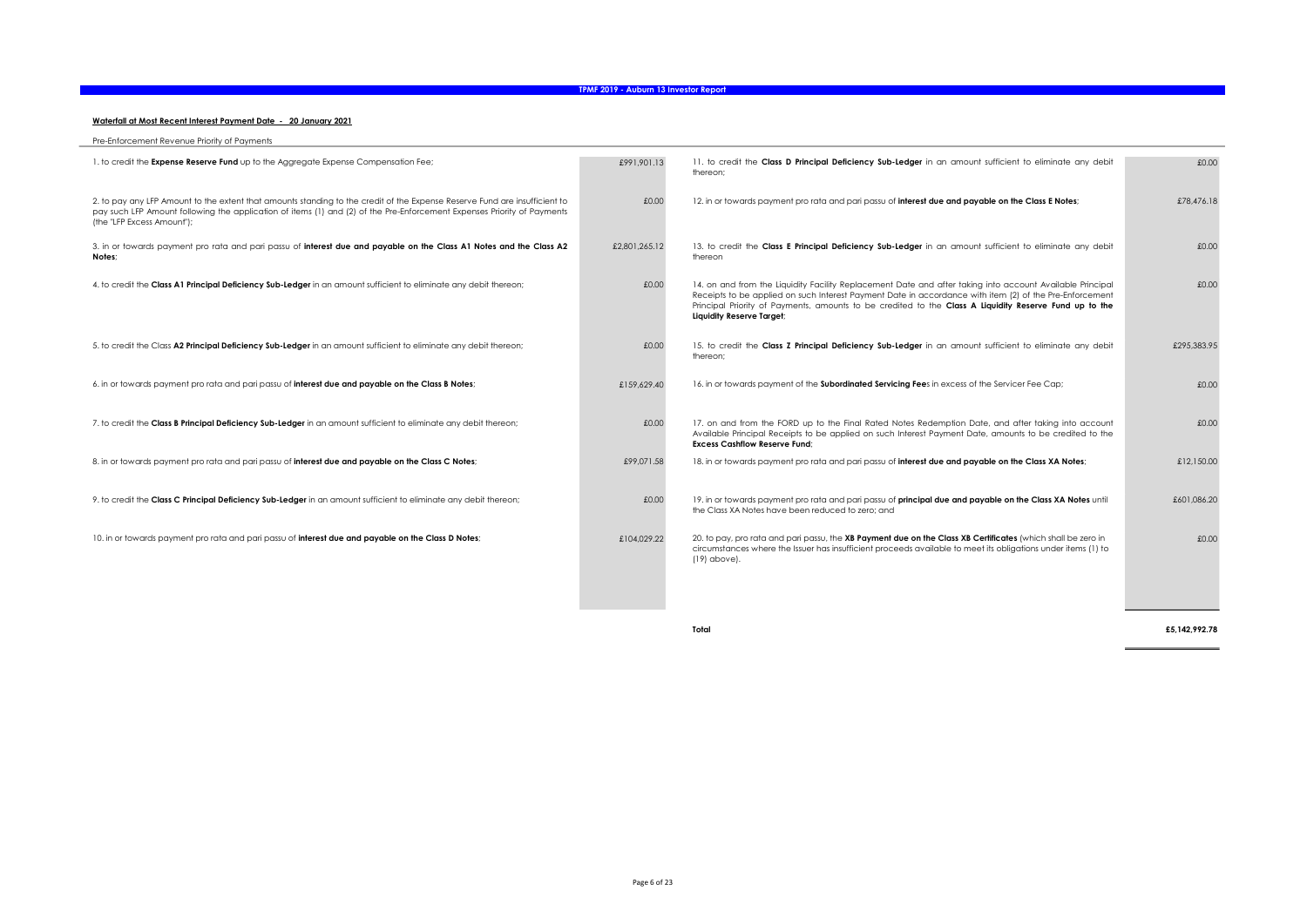#### Waterfall at Most Recent Interest Payment Date - 20 January 2021

| Pre-Enforcement Principal Priority of Payments                                                                                                                                                                                                                                                                                                                                                                                                                                                                                                                                                                                                                                               |                |                                                                                                                                                                                                                                                           |       |
|----------------------------------------------------------------------------------------------------------------------------------------------------------------------------------------------------------------------------------------------------------------------------------------------------------------------------------------------------------------------------------------------------------------------------------------------------------------------------------------------------------------------------------------------------------------------------------------------------------------------------------------------------------------------------------------------|----------------|-----------------------------------------------------------------------------------------------------------------------------------------------------------------------------------------------------------------------------------------------------------|-------|
| 1. any Principal Addition Amounts to be applied to meet any PAA Deficit;                                                                                                                                                                                                                                                                                                                                                                                                                                                                                                                                                                                                                     | £0.00          | 8. in or towards payment pro rata and pari passu of principal due and payable on the Class C Notes<br>until the Class C Notes have been reduced to zero:                                                                                                  | £0.00 |
| 2.on and from the Liquidity Facility Replacement Date up to and including the Class A Redemption Date (disregarding for<br>these purposes any Class A Liquidity Reserve Fund Actual Amounts applied on that or any previous Interest Payment<br>Date), to credit the Class A Liquidity Reserve Fund Ledger by an amount which, when aggregated with all other amounts<br>credited to the Class A Liquidity Reserve Fund Ledger pursuant to item (14) of the Pre-Enforcement Revenue Priority of<br>Payments, item (7) of Pre-Enforcement Expenses Priority of Payments or this item (2), is equal to the Liquidity Reserve<br>Target;                                                        | £0.00          | 9. in or towards payment pro rata and pari passu of principal due and payable on the Class D Notes<br>until the Class D Notes have been reduced to zero:                                                                                                  | £0.00 |
| 3. (provided that on the immediately preceding Interest Payment Date after payment or application of funds, there was<br>no debit recorded on the Class B Principal Deficiency Sub-Ledger) to credit the Class B Liquidity Reserve Fund up to the<br>Class B Liquidity Reserve Fund Required Amount, taking into account any drawings to be made from the Class B Liquidity<br>Reserve Fund on such Interest Payment Date;                                                                                                                                                                                                                                                                   | £0.00          | 10. in or towards payment pro rata and pari passu of principal due and payable on the Class E Notes<br>until the Class E Notes have been reduced to zero:                                                                                                 | £0.00 |
| 4. (provided that on the immediately preceding Interest Payment Date after payment or application of funds, there was<br>no debit recorded on the Class C Principal Deficiency Sub-Ledger) to credit the Class C Liquidity Reserve Fund up to the<br>Class C Liquidity Reserve Fund Required Amount, taking into account any drawings to be made from the Class C Liquidity<br>Reserve Fund on such Interest Payment Date;                                                                                                                                                                                                                                                                   | £0.00          | 11. in or towards payment pro rata and pari passu of principal due and payable on the Class Z Notes<br>until the Class Z Notes have been reduced to zero:                                                                                                 | £0.00 |
| 5. in or towards payment pro rata and pari passu of <b>principal due and payable on the Class A1 Notes and</b> , prior to the<br>occurrence of a Class A2 PDL Trigger Event, the Class A2 Notes until the Class A1 Notes and, prior to the occurrence of a<br>Class A2 PDL Trigger Event, the Class A2 Notes have been reduced to zero and provided that at all times any Available<br>Principal Receipts constituting PDL Principal Receipts available for application pursuant to this item (5) shall be applied<br>first to the Class A1 Notes until the Class A1 Notes have been reduced to zero and second to the Class A2 Notes until the<br>Class A2 Notes have been reduced to zero: | £29,002,088,88 | 12. in or towards payment pro rata and pari passu of interest due and payable on the Class XA Notes;                                                                                                                                                      | £0.00 |
| 6. following the occurrence of a Class A2 PDL Trigger Event, in or towards payment pro rata and pari passu of principal<br>due and payable on the Class A2 Notes until the Class A2 Notes have been reduced to zero;                                                                                                                                                                                                                                                                                                                                                                                                                                                                         | £0.00          | 13. in or towards payment pro rata and pari passu of principal due and payable on the Class XA<br>Notes until the Class XA Notes have been reduced to zero: and                                                                                           | £0.00 |
| 7. in or towards payment pro rata and pari passu of <b>principal due and payable on the Class B Note</b> s until the Class B Notes<br>have been reduced to zero;                                                                                                                                                                                                                                                                                                                                                                                                                                                                                                                             | £0.00          | 14. in or towards payment pro rata and pari passu of the XB Payment on the Class XB Certificates<br>(which shall be zero in circumstances where the Issuer has insufficient proceeds available to meet its<br>obligations under items (1) to (13) above). | £0.00 |

Total £29,002,088.88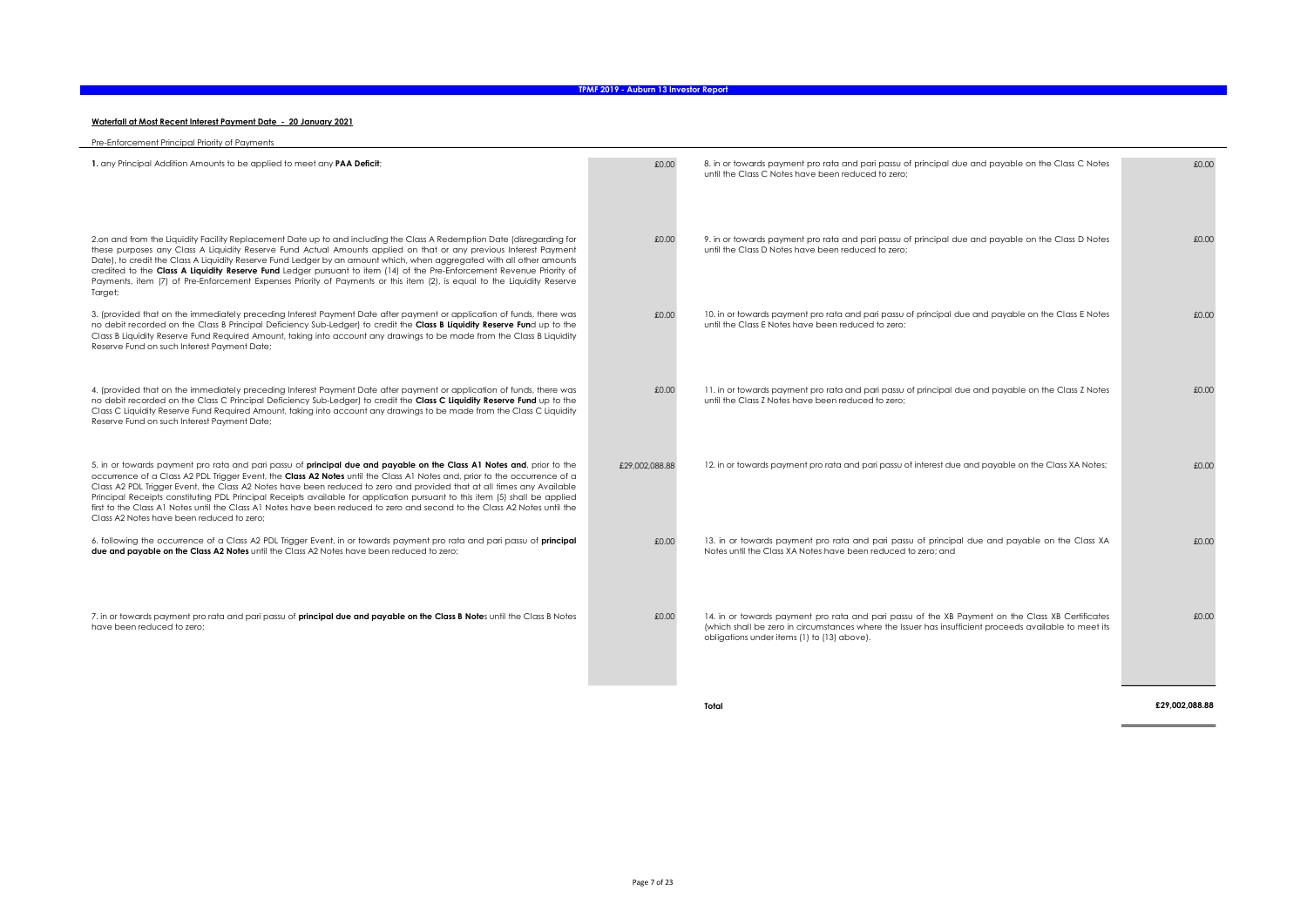| TPMF 2019 - Auburn 13 plc Investor Report |
|-------------------------------------------|
|-------------------------------------------|

| Notes - Closing Date 17 October 2019 |                             |                         |                                                 |                            |                    |                                                 |                        |        |                |                                 |                            | <b>Current IPD</b><br>20-Jan-2021 |                         |                      |
|--------------------------------------|-----------------------------|-------------------------|-------------------------------------------------|----------------------------|--------------------|-------------------------------------------------|------------------------|--------|----------------|---------------------------------|----------------------------|-----------------------------------|-------------------------|----------------------|
| Class                                | ISIN (RegS / 144a)          | <b>Original Balance</b> | Outstanding Principal<br><b>Brought Forward</b> | <b>Principal Repayment</b> | Repayment per note | Outstandina Principal<br><b>Carried Forward</b> | Reference Rate         | Margin | Step-Up Marain | Coupon<br><b>Reference Rate</b> | <b>Coupon Note</b><br>Rate | <b>Interest Due</b><br>on IPD     | Interest Paid<br>on IPD | Deferred<br>Interest |
| A.                                   | XS2053911181 / XS2053911264 | £1.245.168.000.00       | £1.130.475.575.52                               | £28,103,441.76             | £22.57             | £1.102.372.133.76                               | Compounded Daily SONIA | 0.900% | 1.350%         | 0.05140%                        | 0.95140%                   | £2.714.466.                       | £2.714.466.24           | £0.00                |
|                                      | XS2062950311 / XS2062950584 | £39.816.000.00          | £36.148.548.24                                  | £898.647.12                | £22.57             | £35,249,901.12                                  | Compounded Daily SONIA | 0.900% | 1.350%         | 0.05140%                        | 0.95140%                   | £86.798.88                        | £86.798.88              | £0.00                |
|                                      | XS2053911348 / XS2053911421 | £50,676,000.00          | £50,676,000.00                                  | £0.00                      | £0.00              | £50,676,000.00                                  | Compounded Daily SONIA | 1.200% | 1.800%         | 0.05140%                        | 1.25140%                   | £159.629.40                       | £159.629.40             | £0.00                |
|                                      | XS2053911850 / XS2053911934 | £25.338,000.00          | £25,338,000.00                                  | £0.00                      | £0.00              | £25,338,000.00                                  | Compounded Daily SONIA | 1.500% | 2.250%         | 0.05140%                        | 1.55140%                   | £99.071.58                        | £99.071.58              | £0.00                |
|                                      | XS2053912155 / XS2053912239 | £21,718,000.00          | £21,718,000.00                                  | £0.00                      | £0.00              | £21,718,000.00                                  | Compounded Daily SONIA | 1.850% | 2.775%         | 0.05140%                        | 1.90140%                   | £104.029.22                       | £104.029.22             | £0.00                |
|                                      | XS2053912312 / XS2053913393 | £14.479.000.00          | £14.479.000.00                                  | £0.00                      | £0.00              | £14.479.000.00                                  | Compounded Daily SONIA | 2.100% | 3.100%         | 0.05140%                        | 2.15140%                   | £78.476.18                        | £78.476.18              | £0.00                |
|                                      | XS2053913716 / XS2053913807 | £50.676.000.00          | £50,676,000.00                                  | £0.00                      | £0.00              | £50.676.000.00                                  | N/A                    | N/A    | N/A            | N/A                             | N/A                        | £0.00                             | £0.00                   | £0.00                |
| XA                                   | XS2053913989 / XS2053914011 | £5,000,000,00           | £1,890,059.14                                   | £601,086.20                | £120.22            | £1.288.972.94                                   | Compounded Daily SONIA | 2.500% | 2.500%         | 0.05140%                        | 2.55140%                   | £12.150.00                        | £12,150.00              | £0.00                |
| $\vee$<br>ΛD                         |                             | £0.00                   | £0.00                                           | £0.00                      | £0.00              | £0.00                                           | XB Payments            | N/A    | N/A            | N/A                             | N/A                        | £0.00                             | £0.00                   | £0.00                |

£1,452,871,000.00 £1,331,401,182.90 £29,603,175.08 £1,301,798,007.82 £3,254,621.50 £3,254,621.50 £0.00 Note 1 : Denomination is £1,000 per note. Note 2 : The Interest Payable at next IPD is unavailable as the Reference Rate is only capable of being determined at the end of the relevant Interest Period and immediately prior to the relevant Interest Payment Date.

#### Liquidity Facility

| Liauity Reserve Taraet | <b>Reauired Amount</b> | <b>Drawn Amount</b> | <b>Undrawn Amount</b> |
|------------------------|------------------------|---------------------|-----------------------|
| At Transaction Close   | £21.844.728.00         | 0.00                | £21.844.728.00        |
| At current IPD         | £19.832.610.10         | 0.00                | £19,832,610.10        |
| At Next IPD            | £19.339.574.59         | 0.00                | £19.339.574.59        |

Liquidity Reserve Target is 1.70 per cent. of the aggregate Principal Amount Outstanding of the Class A Notes

#### Issuer's Ledgers

|                                         |                |               | <b>Class A</b>      |           |                         |                             |                      |             | Class B                    | Class <sub>C</sub>         |
|-----------------------------------------|----------------|---------------|---------------------|-----------|-------------------------|-----------------------------|----------------------|-------------|----------------------------|----------------------------|
|                                         |                |               | Liquidity           | Liauidity | <b>Excess</b>           |                             |                      | Principal   | Liquidity                  | Liquidity                  |
|                                         | Principal      | Revenue       | <b>Reserve Fund</b> | Standby   | <b>Cashflow Reserve</b> | <b>Expense Reserve Fund</b> | <b>Issuer Profit</b> | Deficiency  | <b>Reserve Fund</b>        | <b>Reserve Fund</b>        |
| At Transaction Close<br>Reauired Amount | £0.00          | £0.00         | £0.00               | £0.00     | £0.00                   | £0.00                       | £0.00                | £0.00       | £886,830,00<br>£886,830.00 | £506.760.00<br>£506,760.00 |
| Brought forward 20 October 2020         | £0.00          | £0.00         | £616.602.33         | £0.00     | £0.00                   | £0.00                       | £31.750.00           | £0.00       | £886,830,00                | £506.760.00                |
| Debits                                  | £28,706,704,93 | £5.244.764.83 | £0.00               | £0.00     | £0.00                   | £991.901.13                 | £0.00                | £295.383.95 | £0.00                      | £0.00                      |
| Credits                                 | £28,706,704.93 | £5,244,764,83 | £196,540.51         | £0.00     | £0.00                   | £991.901.13                 | £250.00              | £295.383.95 | £0.00                      | £0.00                      |
| Carried forward 20 January 2021         | £0.00          | £0.00         | £813.142.84         | £0.00     | £0.00                   | £0.00                       | £32,000.00           | £0.00       | £886,830,00                | £506,760.00                |

#### Principal Deficiency Ledgers Split:

| <b>Principal Deficiency Ledgers Split:</b> |                        |             |             |                 |
|--------------------------------------------|------------------------|-------------|-------------|-----------------|
|                                            | <b>Brought forward</b> | Debit       | Credit      | Carried forward |
| Class A1 Principal Deficiency Sub-Ledger   | £0.00                  | £0.00       | £0.00       | £0.00           |
| Class A2 Principal Deficiency Sub-Ledger   | £0.00                  | £0.00       | £0.00       | £0.00           |
| Class B Principal Deficiency Sub-Ledaer    | £0.00                  | £0.00       | £0.00       | £0.00           |
| Class C Principal Deficiency Sub-Ledger    | £0.00                  | £0.00       | £0.00       | £0.00           |
| Class D Principal Deficiency Sub-Ledger    | £0.00                  | £0.00       | f(0,0)      | £0.00           |
| Class E Principal Deficiency Sub-Ledaer    | £0.00                  | £0.00       | f(0,0)      | £0.00           |
| Class Z Principal Deficiency Sub-Ledger    | £0.00                  | £295.383.95 | £295.383.95 | £0.00           |
|                                            | £0.00                  | £295.383.95 | £295.383.95 | £0.00           |

#### Notes - Ratings & Legal Maturities

|                               | S&P/Fitch -        | S&P/Fitch<br>Ratinas at End of |                  |          | Pool Factor            | Pool Factor     |
|-------------------------------|--------------------|--------------------------------|------------------|----------|------------------------|-----------------|
| Class                         | Ratinas at Closina | Period                         | Leagl Maturities | Currency | <b>Brought Forward</b> | Carried Forward |
| A <sub>1</sub>                | AAAsf/AAAsf        | AAAsf/AAAsf                    | 20 July 2045     | GBP      | 0.907890               | 0.885320        |
| A2                            | AAAsf /AAAsf       | AAAsf /AAAsf                   | 20 July 2045     | GBP      | 0.907890               | 0.885320        |
| B                             | AAsf/AAsf          | AAsf/AAsf                      | 20 July 2045     | GBP      | 1,000000               | 1.000000        |
| $\overline{\phantom{a}}$<br>U | A+sf /Asf          | A+sf /Asf                      | 20 July 2045     | GBP      | 1.000000               | 1.000000        |
| *D.                           | Asf /BB+sf         | Asf /BB+sf (Neaative)          | 20 July 2045     | GBP      | 1.000000               | 1.000000        |
| ۰E                            | BBBsf/Bsf          | <b>BBBsf/Bsf (Negative)</b>    | 20 July 2045     | GBP      | 1.000000               | 1.000000        |
|                               | Not rated          | Not rated                      | 20 July 2045     | GBP      | 1.000000               | 1.000000        |
| XA                            | Not rated          | Not rated                      | 20 July 2045     | GBP      | 0.378012               | 0.257795        |
| XB                            | Not rated          | Not rated                      | 20 July 2045     | GBP      | 1.000000               | 1.000000        |

\* In a stalement iswed 01 October 2020 Fitch Ratimed Towd Form Polent Mortgage Funding - Aubum 13. The class D and E notes have been removed from Rating Watch Negative (RWN)<br>and assigned Negative Outlooks. (see link below)

https://www.fitchratings.com/research/structured-finance/fitch-affirms-towd-point-mortgage-funding-auburn-13-14-negative-outlooks-on-junior-notes-01-10-2020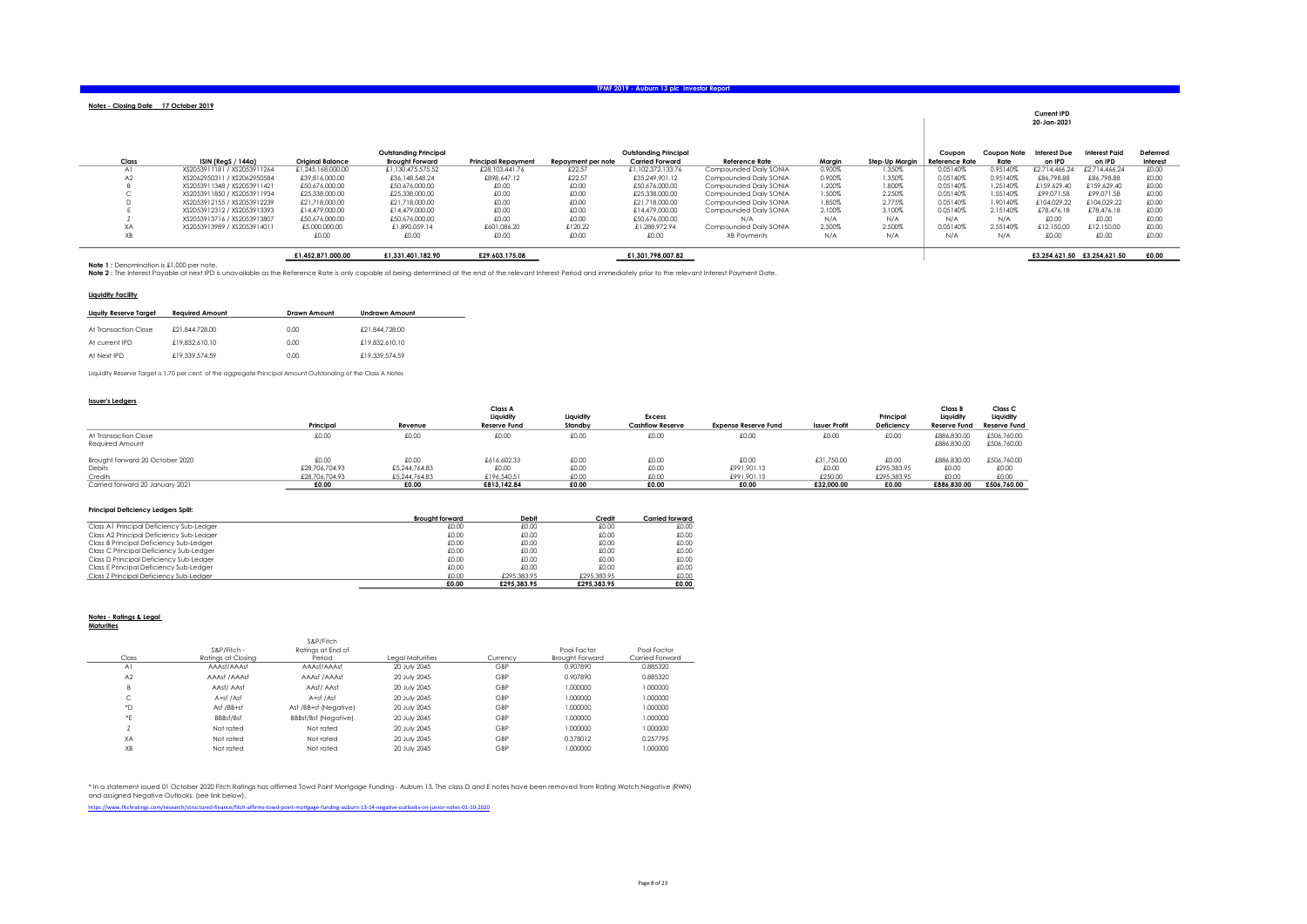Collection Period Start Date 01 February 2021 Collection Period End Date 28 February 2021

## Key Mortgage Pool Summary \*\*

| <b>Current Balance at Closing Date</b>                                | £1,447,984,057.00 |
|-----------------------------------------------------------------------|-------------------|
| Current Balance at the Start of Collection Period                     | £1,294,794,648.07 |
| Current Balance at End of Collection Period                           | £1,285,062,371.81 |
| Number of Primary Mortgage Accounts at Closing Date                   | 10,737            |
| Number of Primary Mortgage Accounts at the Start of Collection Period | 9,596             |
| Number of Primary Mortgage Accounts at End of Collection Period       | 9,516             |
| Average Loan Size at Closing Date                                     | £134,859.28       |
| Average Loan Size at End of Collection Period                         | £135,042.28       |
| Number of Borrowers at Closing Date                                   | 8.449             |
| Number of Borrowers at the Start of Collection Period                 | 7.349             |
| Number of Borrowers at End of Collection Period                       | 7.281             |
| Weighted Average Indexed LTV                                          | 55.98%            |
| Interest Collection Received in Period                                | £1,714,763,75     |
| Scheduled Repayments Received in Period *                             | £2,438,775.74     |
| Unscheduled Repayments Received in Period                             | £7,110,047.64     |

### Constant Prepayment Rates & Total Repayment Rates

|                                                | Period Rate | Period Rate Annualised |
|------------------------------------------------|-------------|------------------------|
| Current Monthly CPR Rate                       | $0.55\%$    | $6.40\%$               |
| Current Quarterly CPR Rate                     | 1.57%       | $6.13\%$               |
| Current Monthly CPR Net of Repurchased Loans   | 0.55%       | $6.40\%$               |
| Current Quarterly CPR Net of Repurchased Loans | 1.57%       | $6.13\%$               |
| Total Monthly Repayment Rate (TRR)             | 0.74%       | 8.53%                  |
| Total Quarterly Repayment Rate (TRR)           | 2.01%       | 7.80%                  |

\* Includes loan balances due to be redeemed at their scheduled maturity date.

\*\* The Mortgage Loans referenced in this summary overview include the five Irish Permanent Mortgage Loans assigned to the Issuer in accordance with the Warehouse Mortgage Sale Agreement but in respect of which no value will be attributed in determining the purchase price of the Mortgage Portfolio. At closing the current balance of these loans was £112,337.71.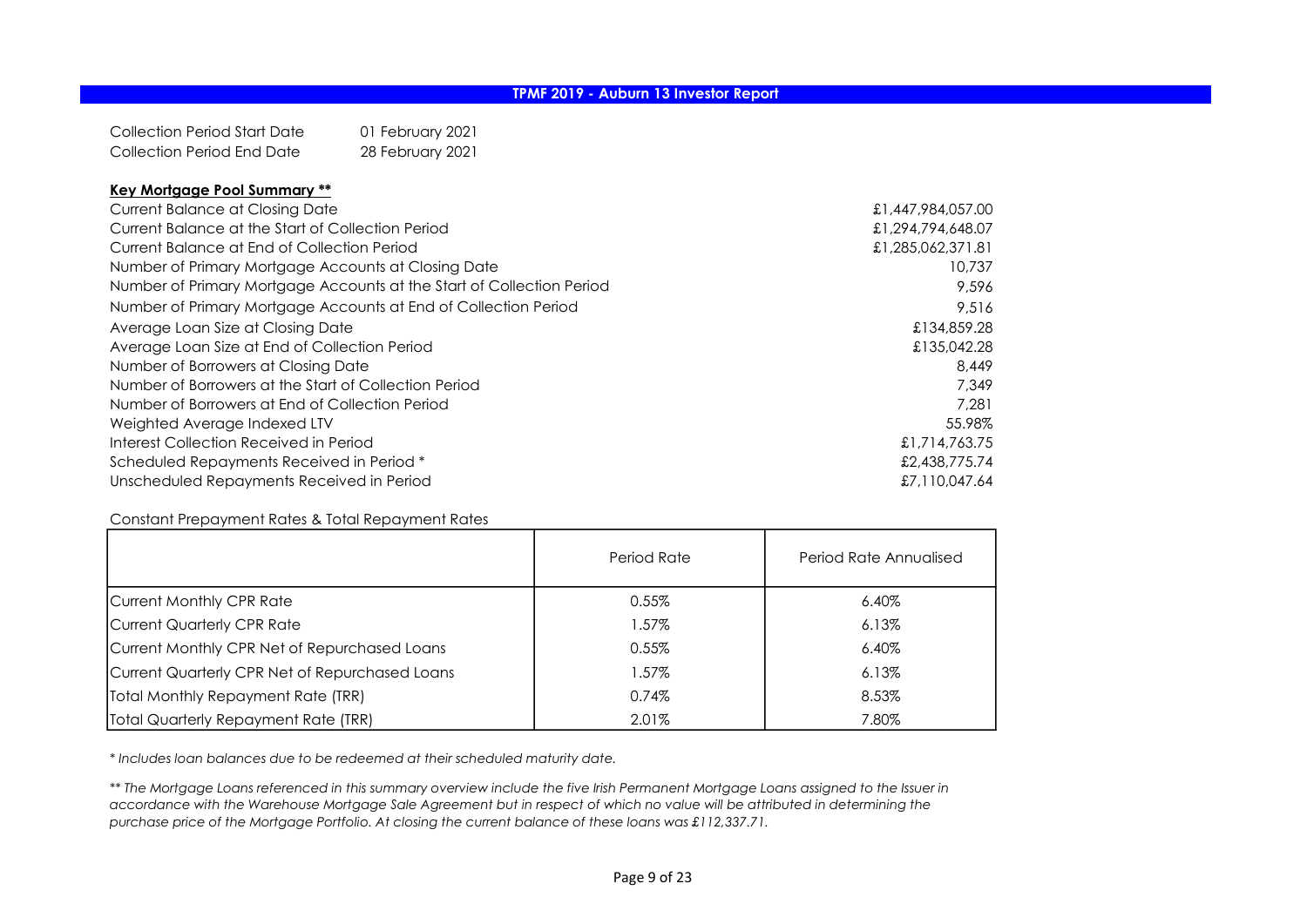# Portfolio Performance

Collection Period End: 28 February 2021

| <b>Power of Sale</b><br>Receiver of Rent and<br><b>Possession Properties</b> | Total Balance | Number of<br><b>Accounts</b> |
|------------------------------------------------------------------------------|---------------|------------------------------|
| Balance at the Start of the Period                                           | 4,745,468.98  | <b>23</b>                    |
| New additions in the Period                                                  | 0.001         | 0I                           |
| Other movements in the Period                                                | 5,249.06      |                              |
| <b>Sold in the Period</b>                                                    | (929, 210.09) | (2)                          |
| Released back to Customer in Period                                          | 0.001         | 0I                           |
| Balance at the End of the Period                                             | 3,821,507.95  | 211                          |

| Sold Properties                    | Total Balance   Number of |                 |
|------------------------------------|---------------------------|-----------------|
|                                    |                           | <b>Accounts</b> |
| Balance at the Start of the Period | 8,376,861.61              | 56I             |
| Properties Sold in Period          | 929,210.09                | ി               |
| Balance at the End of the Period   | 9,306,071.70              | 58              |

| <b>Recoveries from Sold Properties</b>                        |              | Total Balance   Number of |
|---------------------------------------------------------------|--------------|---------------------------|
|                                                               |              | Accounts                  |
| Recoveries from the Sales Proceeds at the Start of the Period | 6,832,206.03 | .56I                      |
| Recoveries from the Sales Proceeds in Period                  | 715,558.07   | $\overline{2}$            |
| <b>Post Sales Further Recoveries</b>                          | 1.430.32     |                           |
| Recoveries from the Sales Proceeds at the End of the Period   | 7,549,194.42 | 58                        |
|                                                               | % of Total   |                           |
| Recovery in Period as Percentage of Current Balance at Sale   | 77.01%       |                           |
| Cumulative Recovery as Percentage of Current Balance at Sale  | 81.12%       |                           |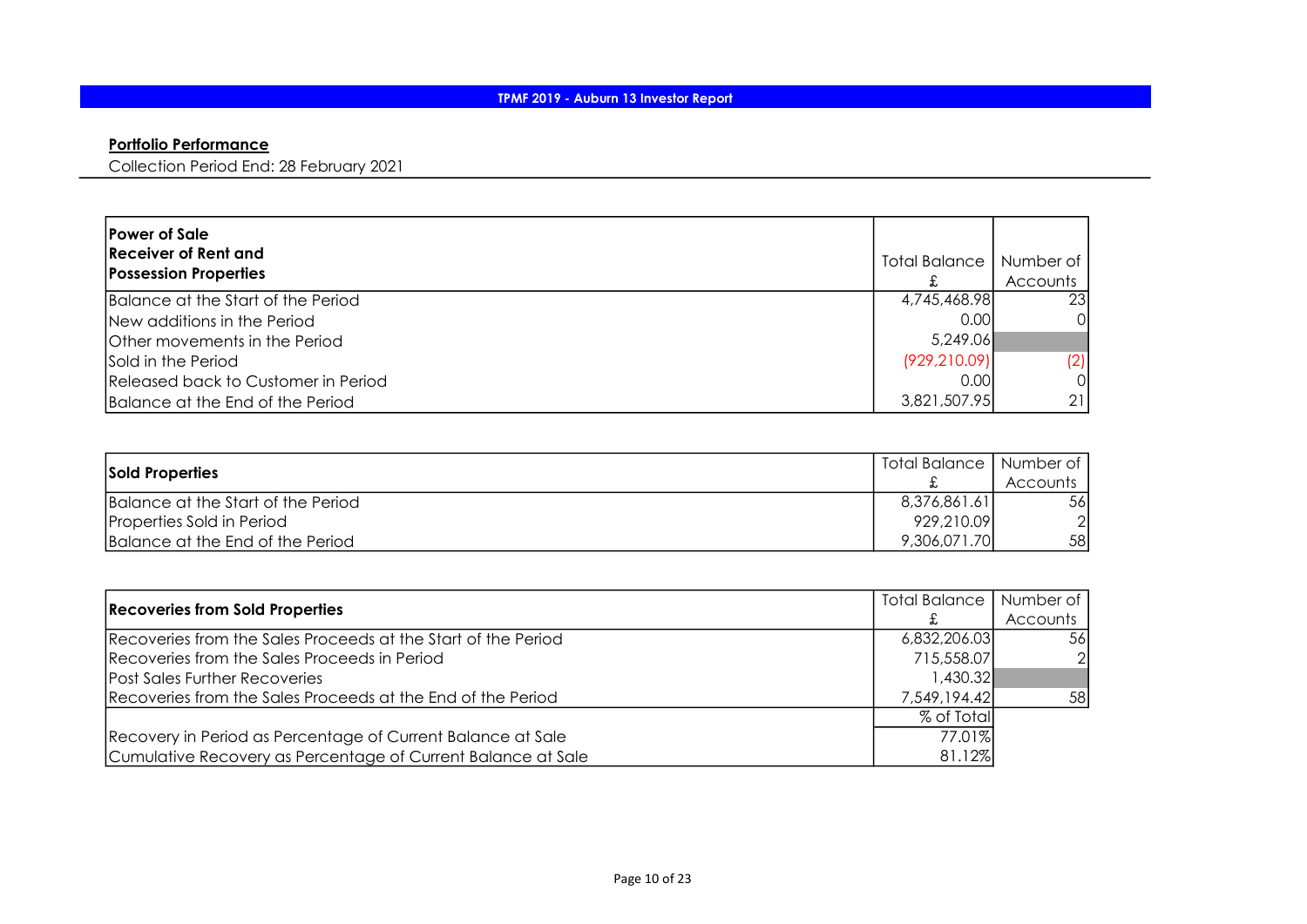# Portfolio Performance

Collection Period End: 28 February 2021

| Losses from Sold Properties                                                 | Total Balance | Number of       |
|-----------------------------------------------------------------------------|---------------|-----------------|
|                                                                             |               | <b>Accounts</b> |
| Incurred Losses as Shortfall from Sales Proceeds at the Start of the Period | 650,666.33, ا | 40I             |
| Incurred Losses as Shortfall from Sales Proceeds in Period                  | 213,652.02    | 21              |
| Incurred Further Losses as Shortfall post Sales Proceeds in Period          | 642.42        |                 |
| Incurred Losses as Shortfall from Sales Proceeds at the End of the Period   | 864, 960. 77  | 42              |
|                                                                             | % of Total    |                 |
| Average Loss Severity in the Period                                         | 22.99%        |                 |
| <b>Weighted Average Loss Severity</b>                                       | 20.04%        |                 |

| <b>Flexi Drawdown *</b>                      | Total Balance   Number of |          |
|----------------------------------------------|---------------------------|----------|
|                                              |                           | Accounts |
| Cumulative Redraw at the Start of the Period | 0.00                      |          |
| Redraw in the Period                         | 0.00                      |          |
| Cumulative Redraw at the End of the Period   | 0.00                      |          |

\* Excludes redraw amounts where loan repurchased by the seller.

| <b>Originator Buy Back</b>                                |       | Total Balance   Number of |
|-----------------------------------------------------------|-------|---------------------------|
|                                                           |       | Accounts                  |
| Cumulative Originator Buy Back at the Start of the Period | 0.001 |                           |
| Originator Buy Back in the Period                         | 0.00  | Οl                        |
| Cumulative Originator Buy Back at the End of the Period   | 0.00  | Οl                        |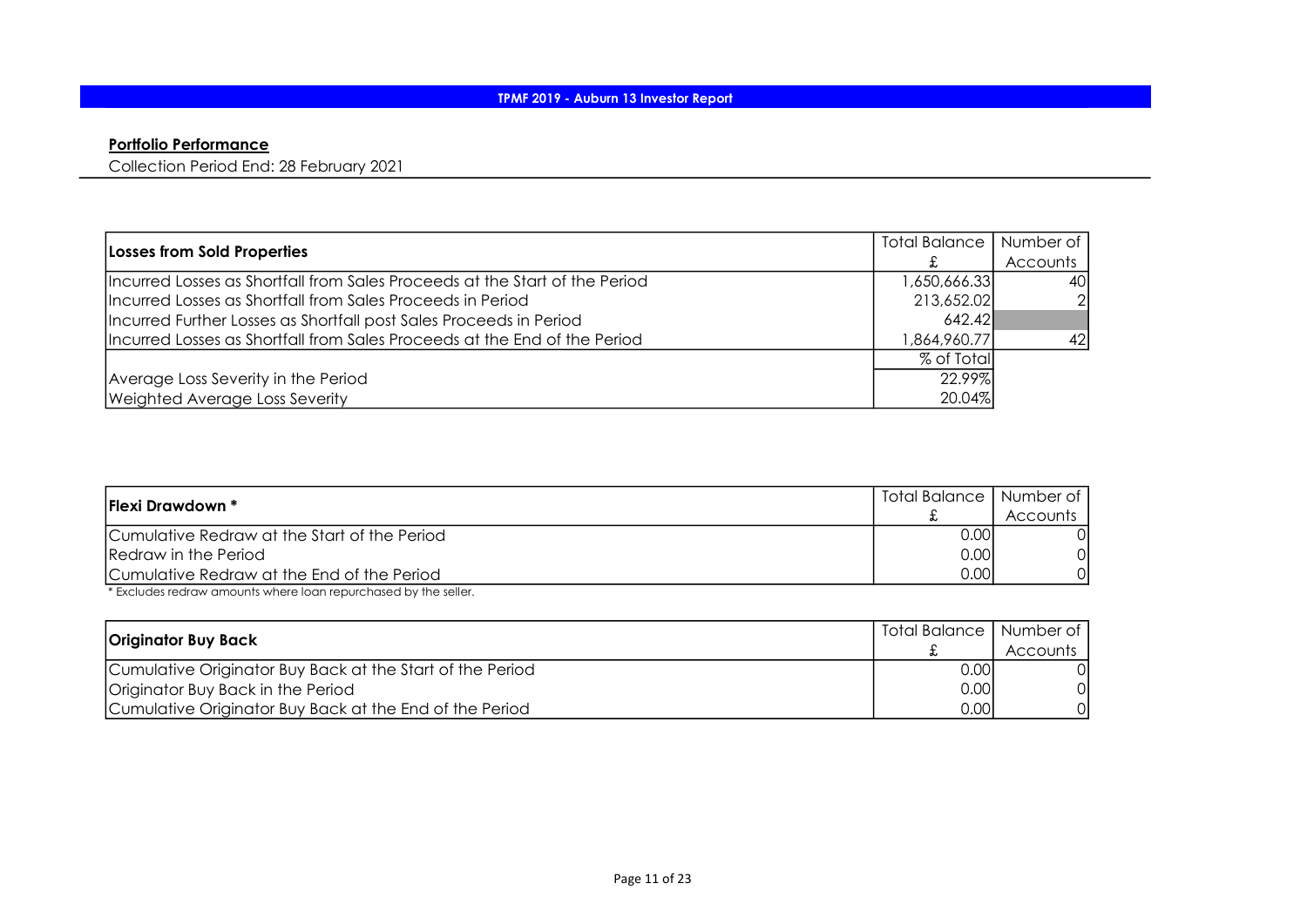## Pool Table

Collection Period End: 28 February 2021

## Current Balances

| Range (£000s) | Aggregate Current Balancel | % of Total | Number of Accounts | % of Total |
|---------------|----------------------------|------------|--------------------|------------|
| < 501         | £28,148,775.83             | 2.19%      | 996I               | 10.47%     |
| $50 - 100$    | £235,472,184.88            | 18.32%     | 3,065              | 32.20%     |
| $100 - 5150$  | £323,881,712.52            | 25.21%     | 2,666              | 28.02%     |
| $150 - 200$   | £215,590,965.43            | 16.78%     | ,259               | 13.23%     |
| $200 - 5300$  | £236,250,269.25            | 18.38%     | 992I               | $10.42\%$  |
| $300 - 400$   | £91,158,684.56             | 7.09%      | 267                | 2.81%      |
| $400 - 500$   | £56,942,993.92             | 4.43%      | 129                | 1.36%      |
| $\geq 500$    | £97,616,785.42             | 7.60%      | 42                 | 1.49%      |
| Totall        | £1,285,062,371.81          | 100.00%    | 9,516              | 100.00%    |

| Maximum: | £2,003,273.76 |
|----------|---------------|
| Minimum: | £67.71        |
| Average: | £135,042.28   |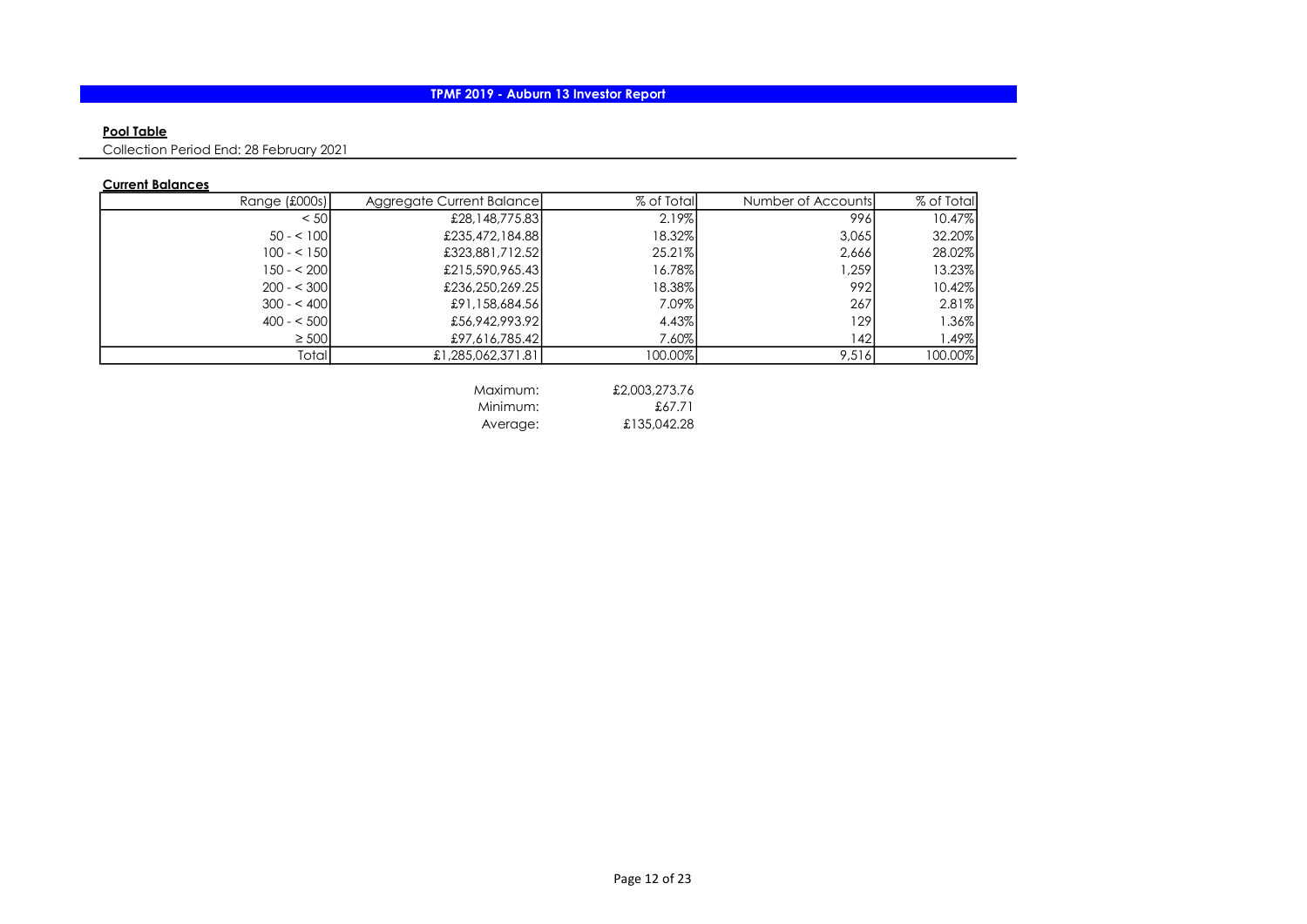### Pool Table

Collection Period End: 28 February 2021

### Indexed LTVs \*

| Range (%)  | Aggregate Current Balance | % of Total | Number of Accounts | % of Total |
|------------|---------------------------|------------|--------------------|------------|
| $0 - 10$   | £4,753,413.23             | 0.37%      | 315                | 3.31%      |
| $10 - 20$  | £15,899,410.34            | 1.24%      | 325                | 3.42%      |
| $20 - 30$  | £33,295,283.27            | 2.59%      | 430                | 4.52%      |
| $30 - 40$  | £84,558,703.77            | 6.58%      | 632                | 6.64%      |
| $40 - 50$  | £264,612,183.81           | 20.59%     | 1,408              | 14.80%     |
| $50 - 60$  | £376,356,721.65           | 29.30%     | 2,265              | 23.80%     |
| $60 - 570$ | £303,071,452.75           | 23.58%     | 2,292              | 24.08%     |
| $70 - 80$  | £155,290,498.32           | 12.08%     | 1,403              | 14.74%     |
| $80 - 90$  | £42,524,985.03            | 3.31%      | 415                | 4.36%      |
| $90 - 100$ | £2,204,400.46             | 0.17%      | 19                 | 0.20%      |
| $\geq 100$ | £2,495,319.18             | 0.19%      | 12                 | 0.13%      |
| Total      | £1,285,062,371.81         | 100.00%    | 9,516              | 100.00%    |
|            | Maximum:                  | 144.07%    |                    |            |

Minimum: 0.01%

Weighted Ave: 55.98%

\*Indexed by Nationwide House Price Index, "Regional Quarterly Indices (Post '73)"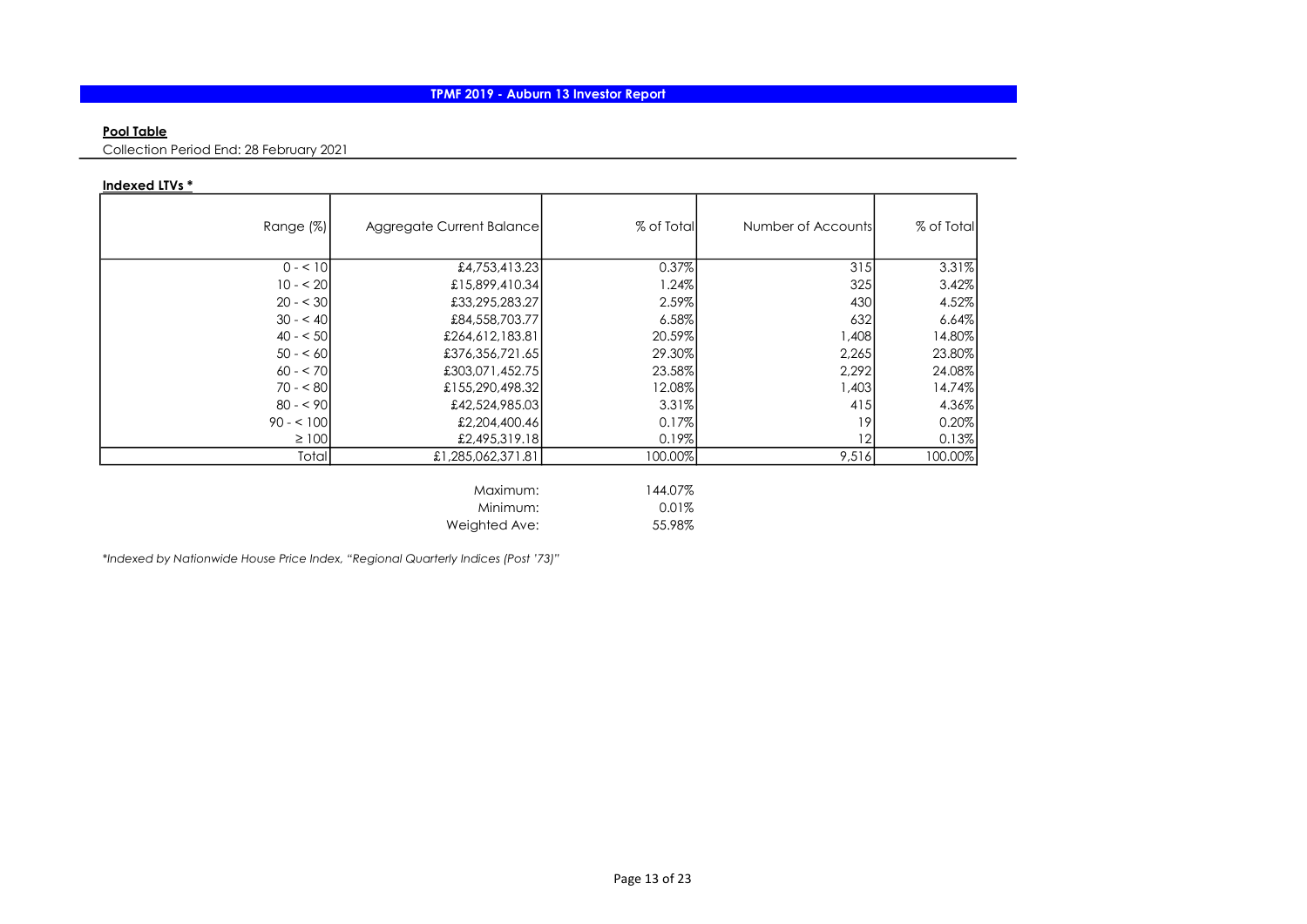### Pool Table

Collection Period End: 28 February 2021

|--|

| Months                           | Aggregate Current Balance | % of Total | Number of Accounts | % of Total |
|----------------------------------|---------------------------|------------|--------------------|------------|
|                                  | £1,238,988,768.71         | 96.41%     | 9,229              | 96.99%     |
| $> 0$ and $< 1$                  | £10,071,900.55            | 0.78%      | 67                 | 0.70%      |
|                                  | £3,944,159.70             | 0.31%      | 31                 | 0.33%      |
| $>1$ and $<$ 2                   | £4,526,282.79             | 0.35%      | 29                 | 0.30%      |
|                                  | £1,137,456.72             | 0.09%      |                    | $0.07\%$   |
| $> 2$ and $<$ 3                  | £3,558,655.60             | 0.28%      | 16                 | 0.17%      |
|                                  | £1,666,762.11             | 0.13%      | 12                 | 0.13%      |
| $>$ 3 and $<$ 6                  | £6,961,126.73             | 0.54%      | 43                 | 0.45%      |
|                                  | £258,724.50               | 0.02%      |                    | 0.03%      |
| $> 6$ and $< 9$                  | £3,630,706.07             | 0.28%      | 20 <sup>1</sup>    | 0.21%      |
|                                  | £69,135.91                | 0.01%      |                    | 0.01%      |
| $> 9$ and $< 12$                 | £2,434,917.73             | 0.19%      | 17                 | 0.18%      |
| $\geq$ 12                        | £7,813,774.69             | 0.61%      | 41                 | 0.43%      |
| Total                            | £1,285,062,371.81         | 100.00%    | 9,516              | 100.00%    |
|                                  |                           |            |                    |            |
| New Default in Period $(23)$     | £1,916,096.14             | 0.15%      | 4                  | 0.15%      |
| Cumulative Current Default (≥ 3) | £22,835,147.74            | 1.78%      | 137                | $1.44\%$   |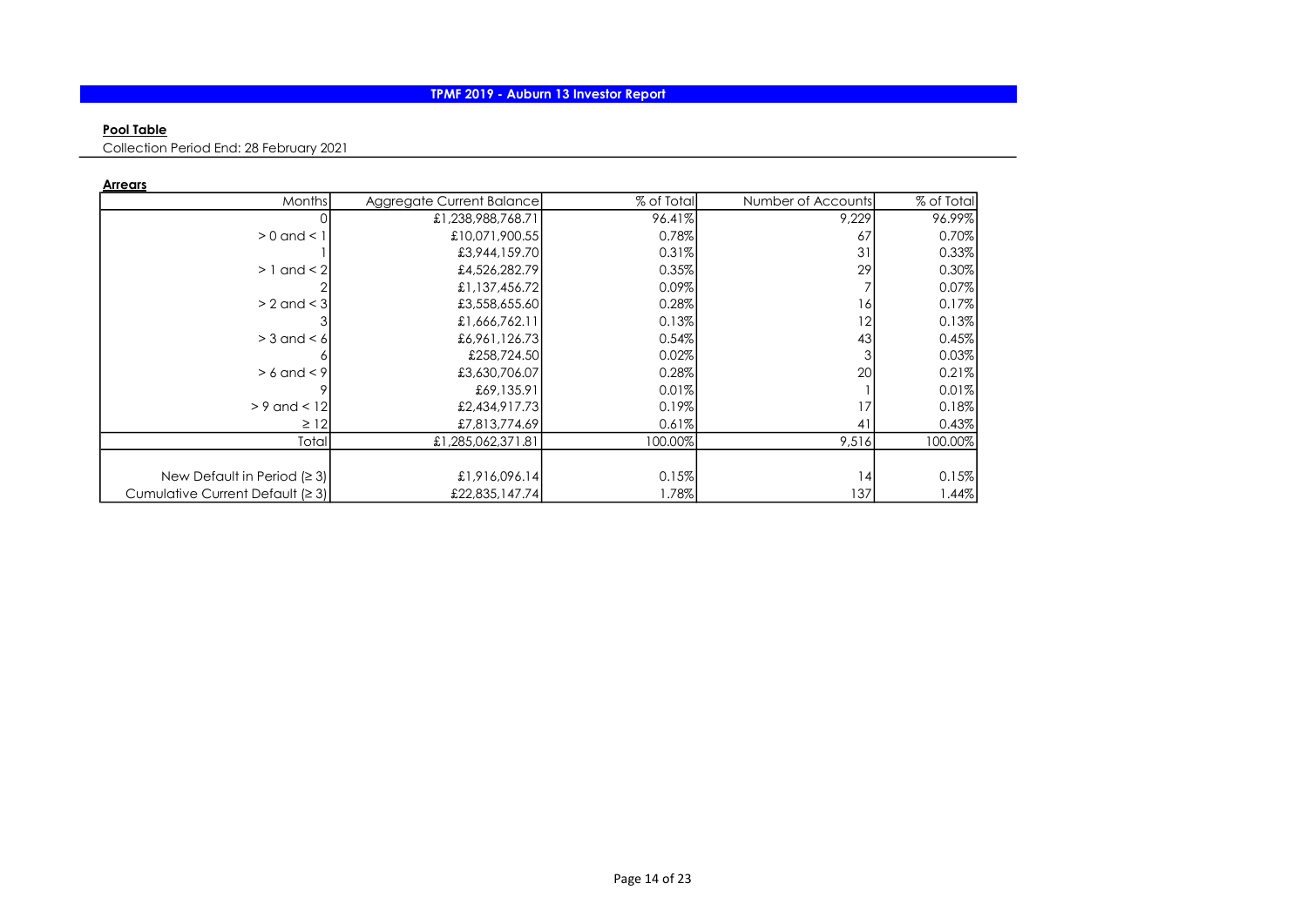### Pool Table

Collection Period End: 28 February 2021

## Geographical Breakdown

| Region                  | Aggregate Current Balance | % of Total | Number of Accounts | % of Total |
|-------------------------|---------------------------|------------|--------------------|------------|
| East Anglia             | £39,115,321.68            | 3.04%      | 304                | 3.19%      |
| East Midlands           | £70,138,376.63            | 5.46%      | 659                | 6.93%      |
| North Eastl             | £34,468,421.87            | 2.68%      | 392                | 4.12%      |
| North West              | £130,549,198.10           | $10.16\%$  | 1,355              | 14.24%     |
| Northern Ireland        | £26,869,841.14            | 2.09%      | 359                | $3.77\%$   |
| Scotland                | £139,368.65               | 0.01%      |                    | 0.02%      |
| Greater London          | £374,717,095.61           | 29.17%     | 1,834              | 19.27%     |
| South East              | £284,230,004.49           | 22.12%     | 1,794              | 18.85%     |
| South West              | £119,538,370.83           | 9.30%      | 845                | 8.88%      |
| Wales                   | £40.613.511.54            | 3.16%      | 371                | $3.90\%$   |
| West Midlands           | £76,609,254.06            | 5.96%      | 722                | 7.59%      |
| Yorkshire & Humbersidel | £88,073,607.21            | 6.85%      | 879                | 9.24%      |
| Total                   | £1,285,062,371.81         | 100.00%    | 9,516              | 100.00%    |

#### **Seasoning**

| Range (Months) | Aggregate Current Balancel | % of Total | Number of Accountsl | % of Total |
|----------------|----------------------------|------------|---------------------|------------|
| < 841          | £201,998.35                | 0.02%      |                     | 0.01%      |
| $84 - 108$     | £169,587.16                | $0.01\%$   |                     | 0.05%      |
| $108 - 132$    | £0.00                      | 0.00%      |                     | 0.00%      |
| $132 - 156$    | £160,693,518.29            | 12.50%     | 1.030 <sub>l</sub>  | 10.82%     |
| $\geq$ 156     | £1,123,997,268.01          | 87.47%     | 8.480               | 89.12%     |
| Totall         | £1,285,062,371.81          | 100.00%    | 9.516               | 100.00%    |
|                |                            |            |                     |            |

Maximum: 319.27 Months<br>Minimum: 79.59 Months 79.59 Months Weighted Ave: 171.98 Months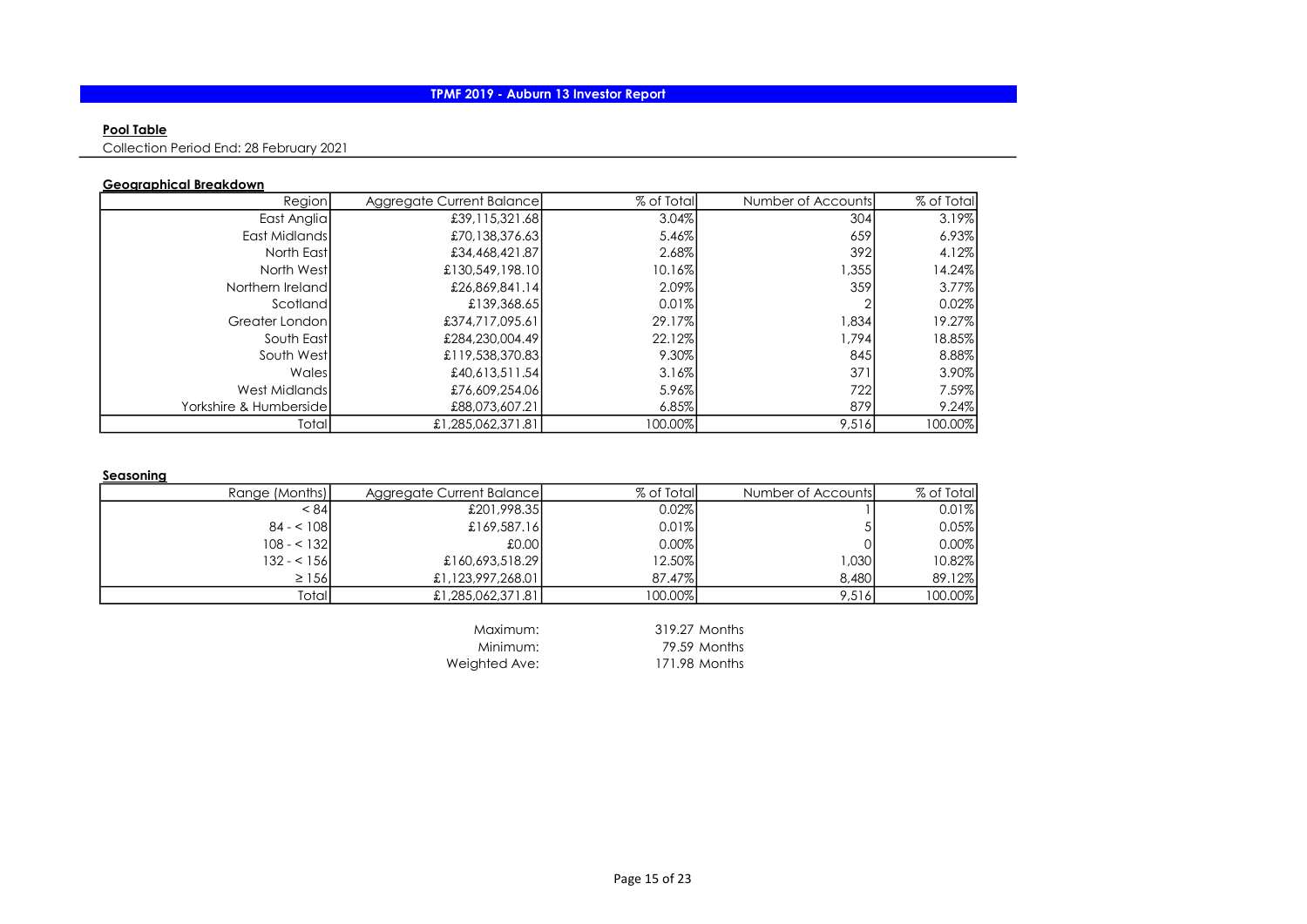### Pool Table

Collection Period End: 28 February 2021

## Remaining Term

| Range (Years) | Aggregate Current Balance | % of Total  | Number of Accounts | % of Total |
|---------------|---------------------------|-------------|--------------------|------------|
| < 5           | £354,820,522.69           | 27.61%      | 2,776              | 29.17%     |
| $5 - 101$     | £503,496,726.70           | 39.19%      | 3.727              | 39.17%     |
| $10 - 51$     | £414,053,886.45           | 32.22%      | 2.918              | 30.66%     |
| $15 - 20$     | £11,098,454.66            | 0.86%       | 80                 | 0.84%      |
| $20 - 25$     | £1,592,781.31             | 0.12%       | 15I                | 0.16%      |
| $\geq 25$     | £0.00                     | $0.00\%$    |                    | $0.00\%$   |
| Totall        | £1,285,062,371.81         | 100.00%     | 9,516              | 100.00%    |
|               |                           |             |                    |            |
|               | Maximum:                  | 22.12 Years |                    |            |
|               | Minimum:                  |             | 0.08 Years         |            |
|               | Weighted Ave:             |             | 7.31 Years         |            |

#### Loan Purpose

| Purposel    | Aggregate Current Balancel | % of Total | Number of Accounts | % of Total |
|-------------|----------------------------|------------|--------------------|------------|
| *Purchase1  | £614,765,204.71            | 47.84%     | 5,139              | 54.00%     |
| Remortgagel | £670,297,167,10            | 52.16%     | 4,377              | 46.00%     |
| Totall      | £1,285,062,371.81          | 100.00%    | 9,516              | I00.00%    |

\* Includes Equity Release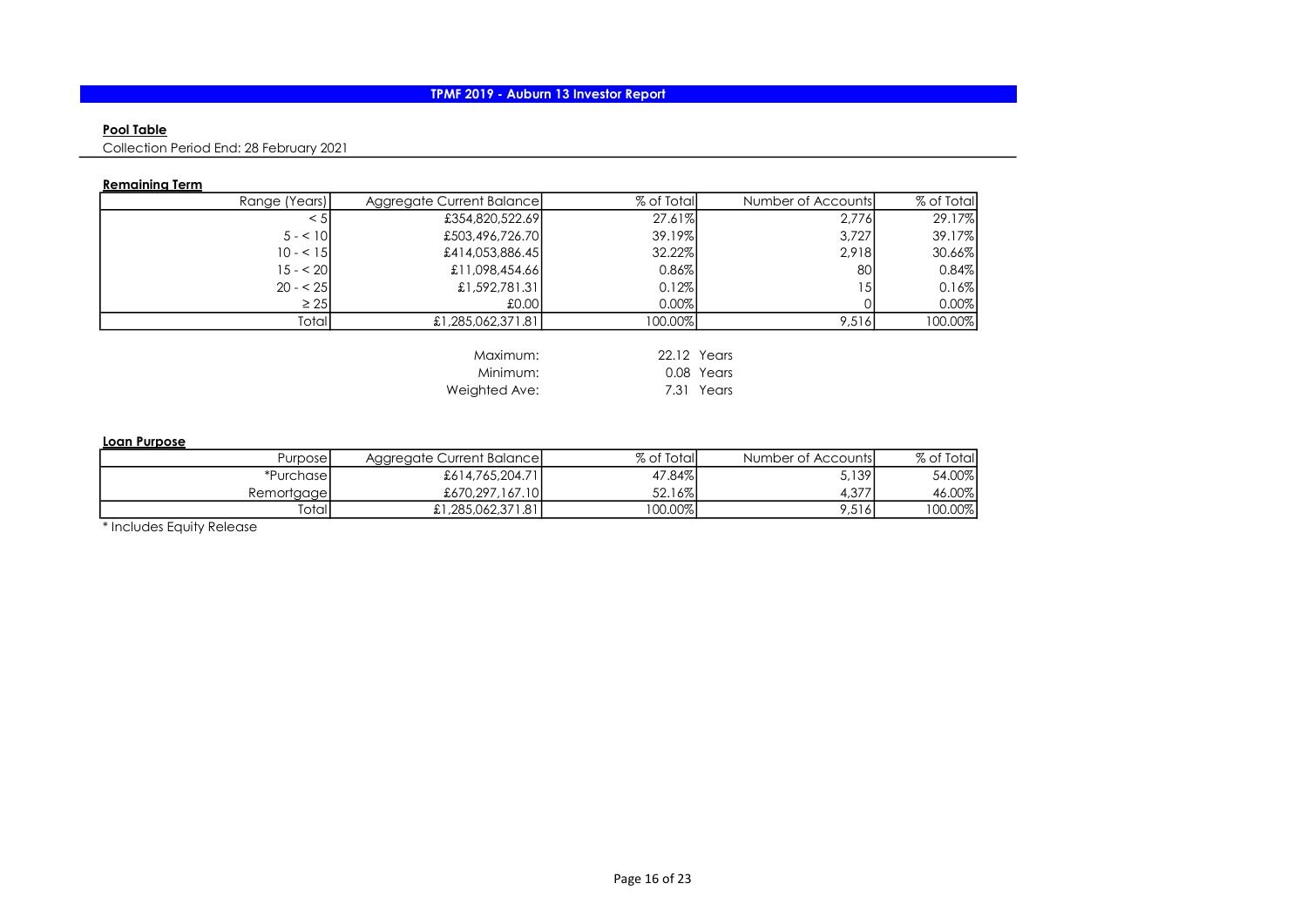### Pool Table

Collection Period End: 28 February 2021

## Repayment Method

| Methodl               | Aggregate Current Balance | % of Total  | Number of Accounts | % of Total |
|-----------------------|---------------------------|-------------|--------------------|------------|
| Repayment             | £41,573,877.29            | 3.24%       | 978I               | 10.28%     |
| Partial Interest Only | £3,498,325.40             | 0.27%       | 33 <sup>1</sup>    | $0.35\%$   |
| Interest Only         | £1,239,990,169,12         | 96.49%      | 8,505              | 89.37%     |
| Totall                | £1,285,062,371.81         | $ 00.00\% $ | 9.516              | 100.00%    |

## Product type

| ivpel       | Aggregate Current Balance | % of Total | Number of Accounts | % of Total |
|-------------|---------------------------|------------|--------------------|------------|
| Fixedl      | 0.00                      | $0.00\%$   |                    | $0.00\%$   |
| <b>SVR</b>  | £9,073,205.10             | 0.71%      | 1601               | .68%       |
| <b>BBRI</b> | £1,275,989,166,71         | 99.29%     | 9.356              | 98.32%     |
| Totall      | £1,285,062,371.81         | $00.00\%$  | 9,516              | $00.00\%$  |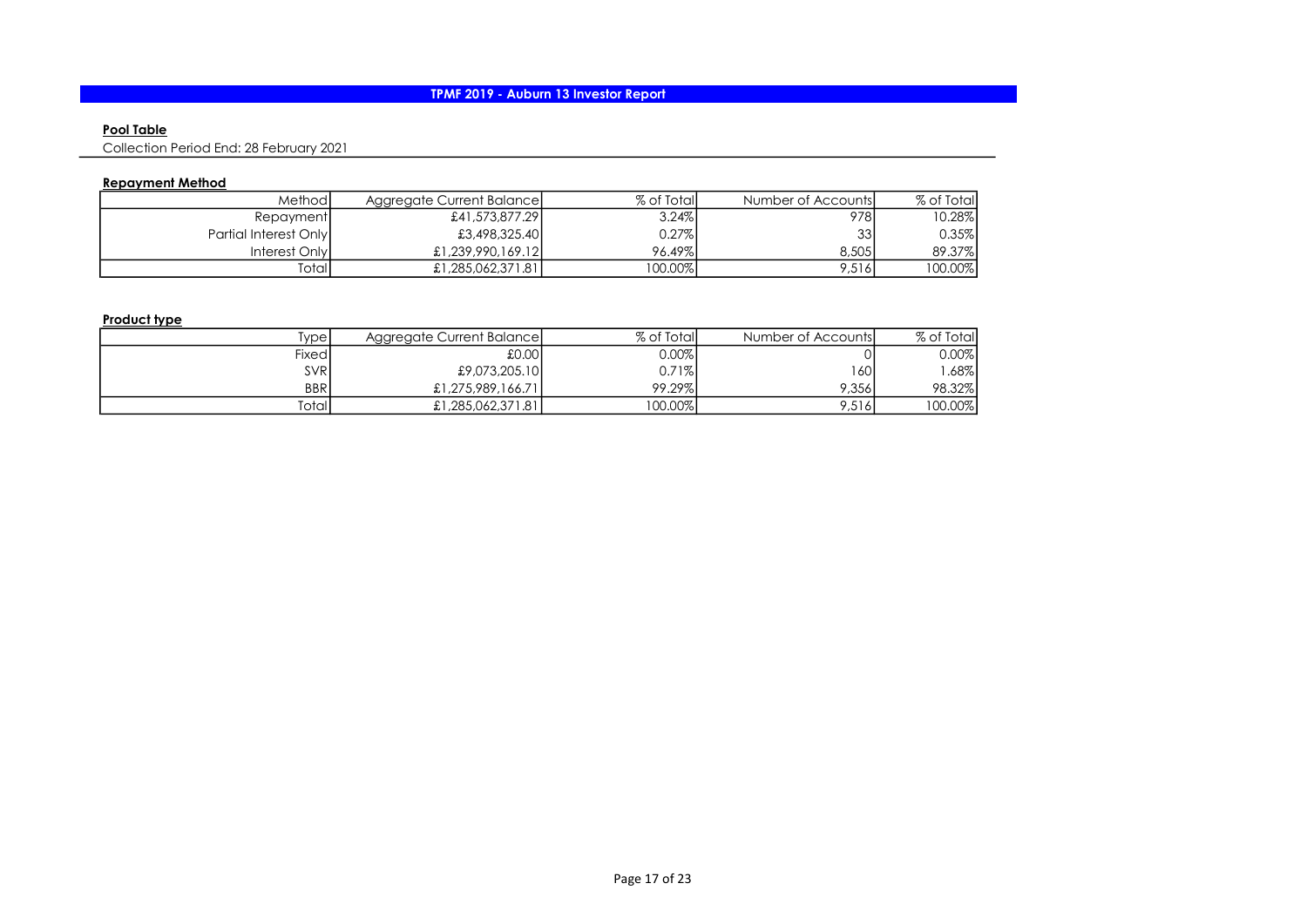### Pool Table

Collection Period End: 28 February 2021

## Interest Rate (%)

| % of Total | Number of Accounts | % of Total | Aggregate Current Balance | Rate $(\%)$ |
|------------|--------------------|------------|---------------------------|-------------|
| 8.15%      | 776I               | 7.86%      | £101,029,814.14           | $0 - 1$     |
| 89.78%     | 8,543              | 90.95%     | £1,168,622,772.27         | $- < 2$     |
| 0.39%      | 37                 | 0.48%      | £6,232,066.65             | $2 - 3$     |
| 0.02%      |                    | 0.02%      | £315,763.93               | $3 - 4$     |
| .59%       | 151                | 0.67%      | £8,613,902.30             | $4 - 5$     |
| 0.07%      |                    | 0.02%      | £248,052.52               | $5 - 6$     |
| 0.00%      |                    | 0.00%      | .000                      | $6 - 7$     |
| 0.00%      |                    | 0.00%      | 00.03                     | $\geq 7$    |
| 100.00%    | 9,516              | 100.00%    | £1,285,062,371.81         | Total       |
|            |                    |            |                           |             |
|            |                    | 5.85%      | Maximum:                  |             |
|            |                    | 0.59%      | Minimum:                  |             |

\*Weighted Ave: 1.57%

#### Buy-to-Let / Owner Occupied

| Type           | Aggregate Current Balance | % of Total | Number of Accounts | % of Total |
|----------------|---------------------------|------------|--------------------|------------|
| Buy-to-Let     | £1,221,454,219.72         | 95.05%     | 9,009              | 94.67%     |
| Owner Occupied | £63,608,152.09            | 4.95%      | 507 <sup>1</sup>   | 5.33%      |
| Totall         | £1,285,062,371.81         | 100.00%    | 9,516              | 100.00%    |

#### Self-Cert / Non Self-Cert

| Type          | Aggregate Current Balance | % of Total | Number of Accountsl | % of Total |
|---------------|---------------------------|------------|---------------------|------------|
| Self-Cert     | £58,183,196.81            | 4.53%      | 359 l               | $3.77\%$   |
| Non Self-Cert | £1,226,879,175.00         | 95.47%     | 9.157               | 96.23%     |
| Totall        | £1,285,062,371.81         | 100.00%    | 9,516               | 100.00%    |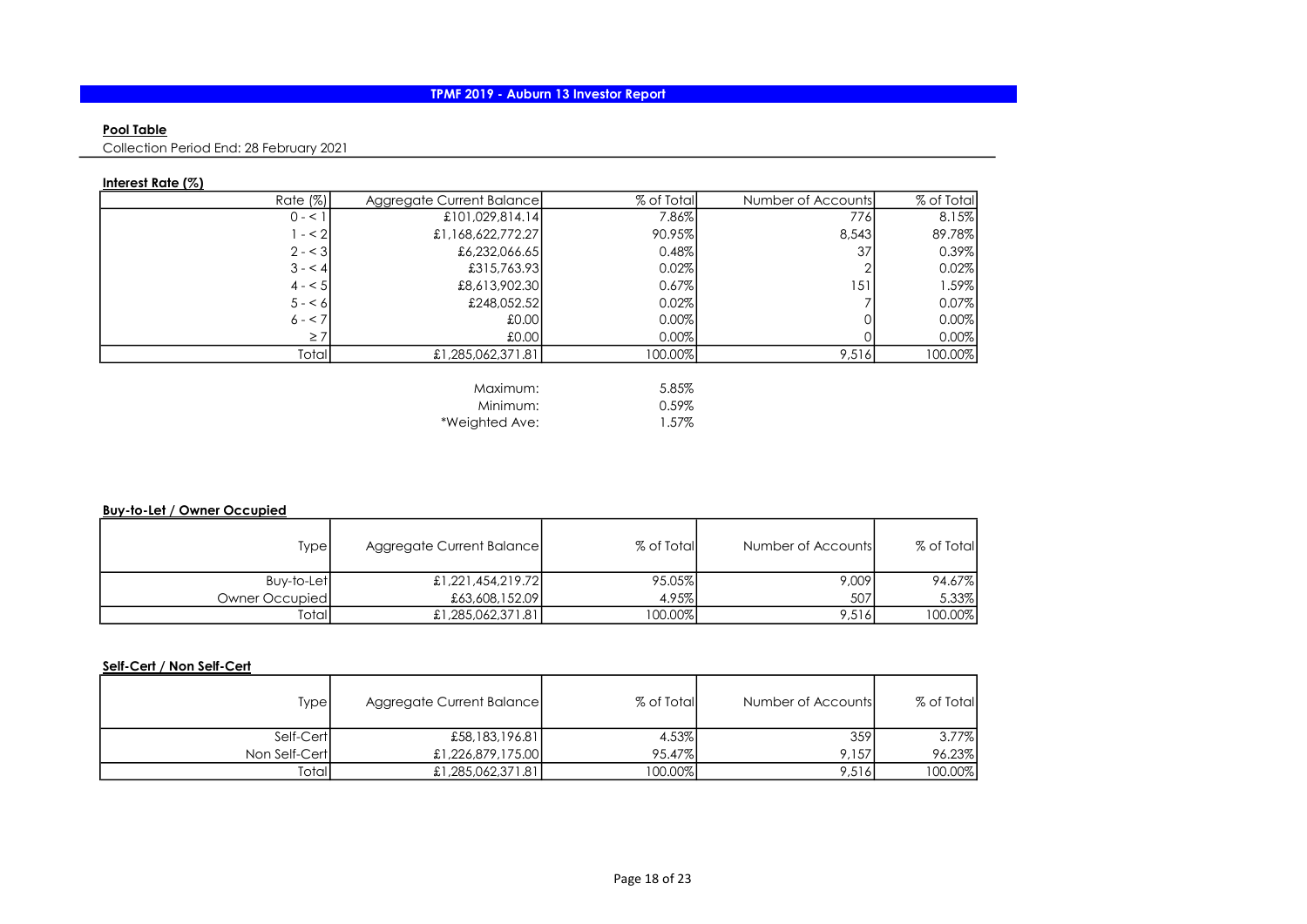### Pool Table

Collection Period End: 28 February 2021

## Flexible/ Non Flexible

| ivpel             | Aggregate Current Balancel | % of Total | Number of Accounts | % of Total |
|-------------------|----------------------------|------------|--------------------|------------|
| Flexible <b>I</b> | £310,944,463.60            | 24.20%     | 2,612              | 27.45%     |
| Non Flexible      | £974,117,908.21            | 75.80%     | 0.904              | 72.55%     |
| Totall            | £1,285,062,371.81          | $00.00\%$  | 9,516              | 100.00%    |

## Employment Status

| [ype]         | Aggregate Current Balancel | % of Total | Number of Accounts | % of Totall |
|---------------|----------------------------|------------|--------------------|-------------|
| Employed      | £351,144,963,631           | 27.33%     | 2,936              | 30.85%      |
| Self-employed | £722,159,771.12            | 56.19%     | 5,088              | 53.47%      |
| Leaal Entityl | £211.757.637.06            | 6.48%      | .4921              | 5.68%       |
| Totall        | £1,285,062,371.81          | 100.00%    | 9,516              | 100.00%     |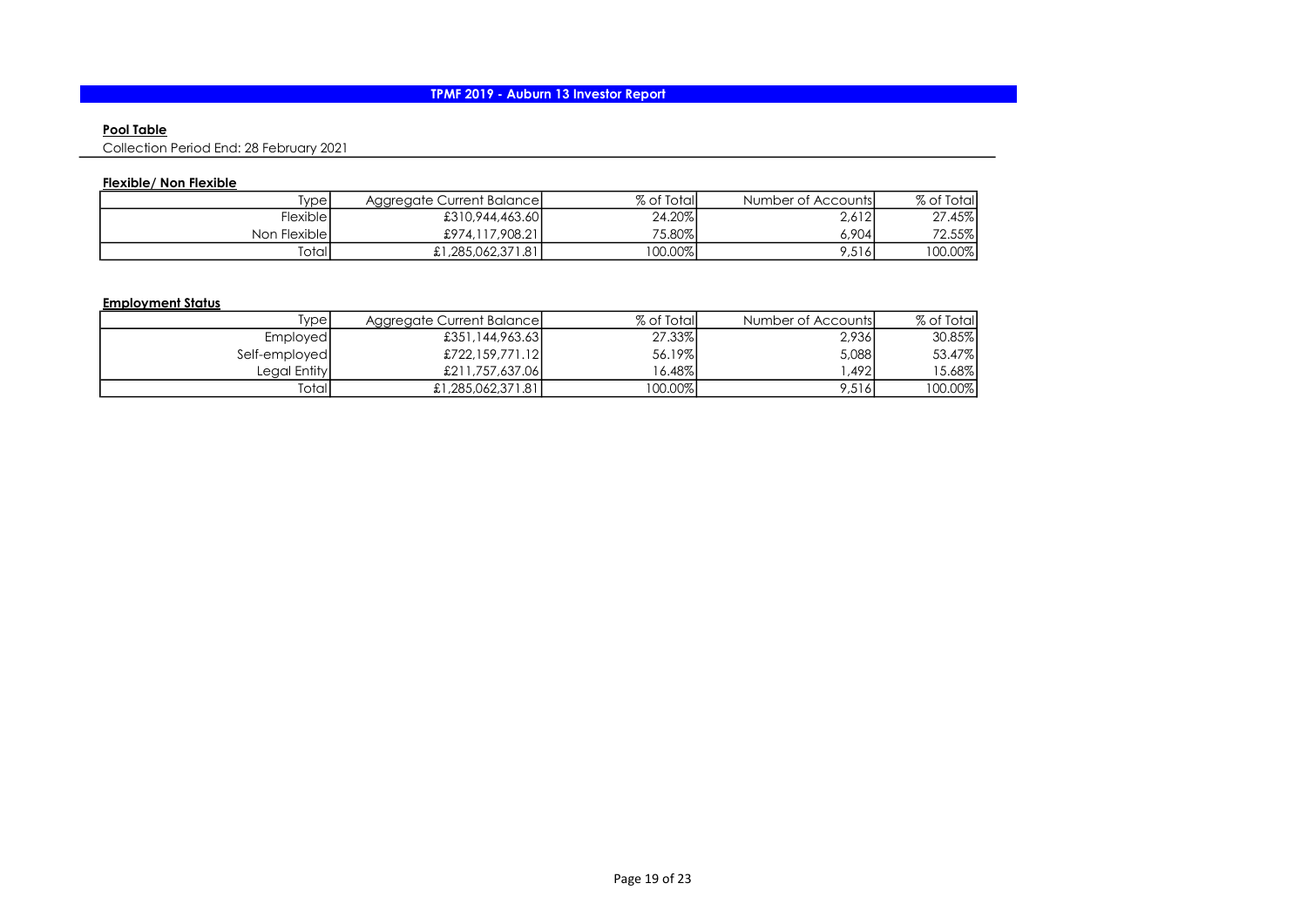# **Glossary**

| Arrears                                                       | Arrears are calculated in accordance with standard market practice in the UK.                                                                                                                                                                                                                                                                                                                  |
|---------------------------------------------------------------|------------------------------------------------------------------------------------------------------------------------------------------------------------------------------------------------------------------------------------------------------------------------------------------------------------------------------------------------------------------------------------------------|
|                                                               | A mortgage loan as at MIA Relevant Time is identified as being in arrears when,<br>(a) the aggregate amounts which are due and payable by the relevant Mortgage Borrower under such Mortgage<br>Loan but which remain unpaid, less<br>(b) the aggregate amounts which the relevant Mortgage Borrower has pre-paid or overpaid with respect to the<br>Mortgage Loan prior to MIA Relevant Time. |
|                                                               | "MIA" means a ratio calculated with respect to a Mortgage Loan as at the MIA Relevant Time representing:<br>(a) the Arrears Amount as at the MIA Relevant Time, divided by<br>(b) the current Mortgage Instalment.                                                                                                                                                                             |
|                                                               | "MIA Relevant Time" means close of business on the last working day of a calendar month.                                                                                                                                                                                                                                                                                                       |
| Unscheduled<br><b>Repayments</b><br><b>Received in Period</b> | Unscheduled Repayments comprise payments from the Originator for the repurchase of loans from the portfolio, and<br>capital prepayments and redemptions from the Borrowers other than those received at the expected term end date of<br>the loan.                                                                                                                                             |
| Monthly Constant<br><b>Prepayment Rate</b><br>(CPR)           | Monthly CPR means the total unscheduled prepayments received during the period divided by the aggregate current<br>balance of the loans comprised in the mortgage portfolio at the beginning of the period. Unscheduled prepayments<br>comprise redemptions from the Borrowers other than those received at the expected term end date of the loan.                                            |
| Monthly CPR Net of<br><b>Repurchased Loans</b>                | Monthly CPR Net of Repurchased Loans means the total unscheduled prepayments plus the payments from the<br>Originator for the repurchase of loans from the portfolio received during the period divided by the aggregate current<br>balance of the loans comprised in the mortgage portfolio at the beginning of the period.                                                                   |
| Total Redemption<br>Rate (TRR)                                | Total Redemption Rate means the total scheduled repayments, unscheduled prepayments and the payments from the<br>Originator for the repurchase of loans from the portfolio received during the period divided by the aggregate current<br>balance of the loans comprised in the mortgage portfolio at the beginning of the period.                                                             |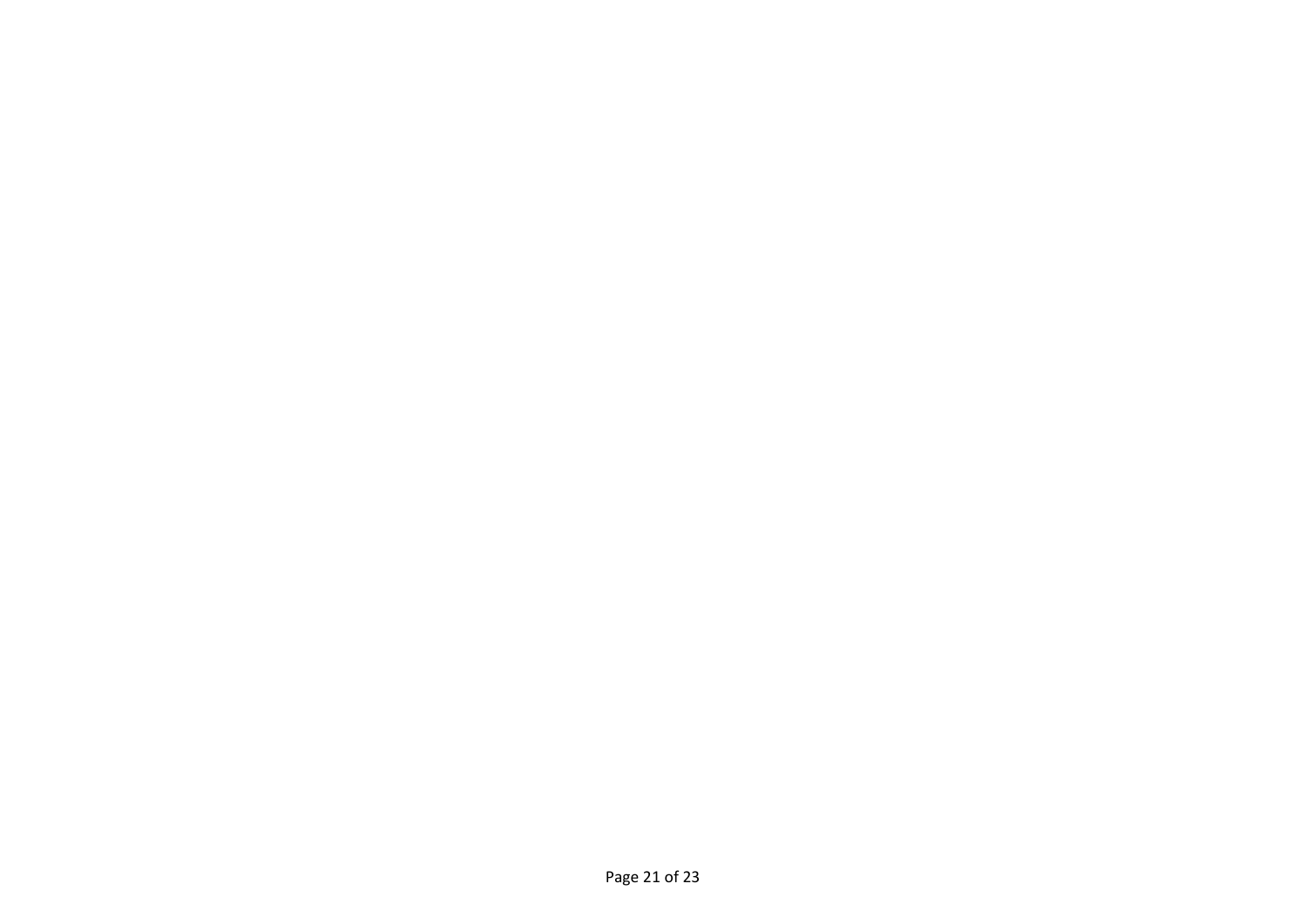# **Glossary**

| Current Balance | "Current Balance" for each Mortgage Loan means, at any given date, the aggregate balance of the amounts charged<br>to the Mortgage Borrower's account in respect of a Mortgage Loan as at such date (but avoiding double counting)<br>including:<br>(a) the original principal amount advanced to the relevant Mortgage Borrower and any further amount (including any<br>Further Advance or Flexible Drawing) advanced on or before the given date to the relevant Mortgage Borrower and<br>secured or intended to be secured by the related Mortgage; and<br>(b) any interest, disbursement, legal expense, fee, charge, rent, service charge, premium or payment which has been<br>capitalised in accordance with the relevant Mortgage Conditions or with the relevant Mortgage Borrower's consent or<br>capitalised in accordance with the Seller's normal charging practices and any applicable regulatory obligation and<br>added to the amounts secured or intended to be secured by the related Mortgage; and<br>(c) any other amount (including, for the avoidance of doubt, Accrued Interest and Arrears of Interest) which is due or<br>accrued (whether or not due) and which has not been paid by the relevant Mortgage Borrower and has not been<br>capitalised in accordance with the relevant Mortgage Conditions or with the relevant Mortgage Borrower's consent or<br>in accordance with the Seller's normal charging practices and any applicable regulatory obligations but which is<br>secured or intended to be secured by the related Mortgage, as at the end of the Business Day immediately preceding<br>that given date, minus any repayment or payment of any of the foregoing made on or before the end of the Business<br>Day immediately preceding that given date and excluding any Flexible Drawings or Further Advances committed to be<br>made but not made by the end of the Business Day immediately preceding that given date. |
|-----------------|-----------------------------------------------------------------------------------------------------------------------------------------------------------------------------------------------------------------------------------------------------------------------------------------------------------------------------------------------------------------------------------------------------------------------------------------------------------------------------------------------------------------------------------------------------------------------------------------------------------------------------------------------------------------------------------------------------------------------------------------------------------------------------------------------------------------------------------------------------------------------------------------------------------------------------------------------------------------------------------------------------------------------------------------------------------------------------------------------------------------------------------------------------------------------------------------------------------------------------------------------------------------------------------------------------------------------------------------------------------------------------------------------------------------------------------------------------------------------------------------------------------------------------------------------------------------------------------------------------------------------------------------------------------------------------------------------------------------------------------------------------------------------------------------------------------------------------------------------------------------------------------------------------------------------------------------------------------------------|
| ILoan           | Defaulted Mortgage "Defaulted Mortgage Loan" means any Mortgage Loan with MIA equal to or greater than three.                                                                                                                                                                                                                                                                                                                                                                                                                                                                                                                                                                                                                                                                                                                                                                                                                                                                                                                                                                                                                                                                                                                                                                                                                                                                                                                                                                                                                                                                                                                                                                                                                                                                                                                                                                                                                                                         |
| to Value Ratio  | Current Indexed Loan "Current Indexed Loan to Value Ratio" means, in respect of a Mortgage Loan, the Current Balance of that Mortgage<br>Loan divided by the Indexed Valuation of the Property in respect of that Mortgage Loan.                                                                                                                                                                                                                                                                                                                                                                                                                                                                                                                                                                                                                                                                                                                                                                                                                                                                                                                                                                                                                                                                                                                                                                                                                                                                                                                                                                                                                                                                                                                                                                                                                                                                                                                                      |